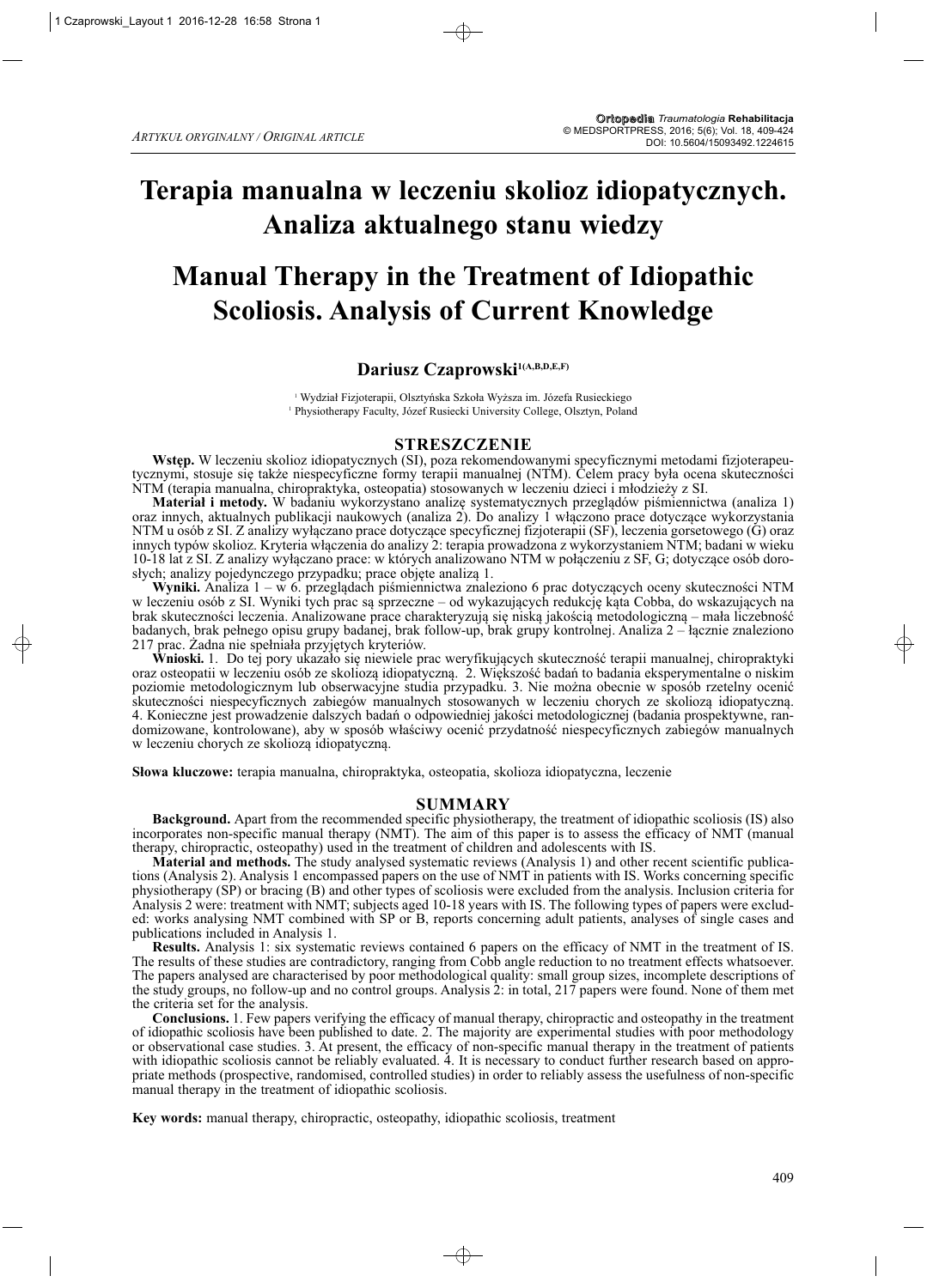# **WSTĘP**

Skolioza idiopatyczna (SI) to taka skolioza strukturalna, dla której na obecnym etapie wiedzy nie znaleziono przyczyny [1-3]. Jej leczenie obejmuje leczenie zachowawcze oraz operacyjne. Podstawowym celem leczenia zachowawczego jest zatrzymanie progresji skrzywienia [1,2,4]. Istotnymi celami terapii są również zapobieganie lub leczenie dysfunkcji oddechowych i dolegliwości bólowych kręgosłupa oraz poprawa estetyki poprzez korekcję postawy ciała [1,2,4].

Międzynarodowe Towarzystwo Naukowe zajmujące się problematyką deformacji kręgosłupa u dzieci i młodzieży (Society on Scoliosis Orthopaedic and Rehabilitation Treatment, SOSORT) rekomenduje, aby w przypadku skolioz małych (10-25°) pierwszym krokiem w leczeniu dzieci niedojrzałych kostnie była tzw. specyficzna fizjoterapia (ang. Physiotherapeutic Scoliosis-Specific Exercises – PSSE) [1,5,6]. Aby metodę fizjoterapeutyczną można było uznać za specyficzną dla skolioz, musi mieć ona potwierdzoną, zgodnie z wymogami medycyny opartej na dowodach naukowych, przydatność w leczeniu dzieci z SI – wpływ na zatrzymanie progresji skrzywienia, poprawę estetyki, zmniejszenie poczucia niepełnosprawności, zmniejszenie lub eliminacja dolegliwości bólowych kręgosłupa, zapobieganie dysfunkcjom krążeniowo-oddechowym [1,5]. Ponadto, cechami każdej z metod należących do PSSE muszą być: (1) indywidualny dobór terapii – uwzględniający potrzeby chorego i jego opiekunów, wzorzec i wielkość skoliozy, fazę leczenia oraz ryzyko progresji deformacji; (2) edukacja chorego i jego rodziców – należy wyjaśnić charakter choroby, jej potencjalny przebieg oraz konsekwencje braku leczenia; należy również przedstawić realne cele terapeutyczne. Istotnym elementem edukacji jest przedstawienie planu terapii z wyjaśnieniem pacjentowi i jego opiekunom ich współodpowiedzialności za wynik leczenia; (3) trójpłaszczyznowy, czynny ruch korekcyjny osi kręgosłupa oraz całej postawy ciała; (4) nauka utrzymywania skorygowanej pozycji kręgosłupa oraz całej postawy ciała podczas wykonywania czynności dnia codziennego; (5) trening stabilizacyjny prowadzony w skorygowanej postawie ciała.

Obecnie powyższe kryteria spełniają następujące metody (w kolejności alfabetycznej): (1) Barcelona Scoliosis Physical Therapy School by Rigo, (2) Dobo-Med, (3) Funkcjonalna Indywidualna Terapia Skolioz, FITS, (4) Schroth, (5) Scientific Exercises Approach to Scoliosis, SEAS oraz (6) Side Shift [1,2,4,7-9].

Warto jednak podkreślić, że poza specyficznymi dla skoliozy ćwiczeniami, w praktyce klinicznej stosowane są także alternatywne (niespecyficzne) meto-

# **BACKGROUND**

Idiopathic scoliosis (IS) is a type of structural scoliosis whose causes remain unknown based on the current state of knowledge [1-3]. It is managed conservatively and by surgery. The conservative treatment is aimed mostly at halting curve progression [1,2,4]. Other important goals of idiopathic scoliosis management include preventing or treating respiratory dysfunctions and spinal pain as well as improving aesthetics via postural correction [1,2,4].

The Society on Scoliosis Orthopaedic and Rehabilitation Treatment (SOSORT), an international scientific society working on the issue of scoliosis in children and adolescents, recommends that in cases of mild scoliosis (10-25°) the first step of treatment in children before skeletal maturity should be so-called specific physiotherapy (Physiotherapeutic Scoliosis-Specific Exercises, PSSE)  $[1,5,6]$ . In order for a physiotherapeutic method to be considered scoliosisspecific, it has to demonstrate confirmed (according to evidence-based criteria) usefulness in the treatment of children with IS: contribute to halting curve progression, improve aesthetics, reduce the feeling of disability, decrease or eliminate spinal pain and pre vent circulatory and respiratory dysfunctions [1,5]. Moreover, each PSSE method should be characterised by the following: (1) patient-specific therapy, taking into consideration the needs of individual patients and their caregivers, curve pattern and size, treatment stage and the risk of progression of the deformity; (2) education of the patients and their parents with respect to the nature of the condition, its potential course and consequences if left untreated; in addition, realistic therapeutic goals should be provided. An important element of the education consists in presenting a treatment plan and clarifying to the patients and their caregivers that they too are responsible for the treatment outcome; (3) active corrective movement of the spinal axis and the entire body position in three planes; (4) training patients to maintain a corrected position of the spine and the entire body during everyday activities; (5) stabilisation training conducted in the corrected body position.

Currently, the above criteria are fulfilled by the following methods (listed in alphabetical order): (1) Barcelona Scoliosis Physical Therapy School by Rigo, (2) DoboMed, (3) Functional Individual Therapy of Scolioses (FITS), (4) Schroth, (5) Scientific Exer cises Approach to Scoliosis (SEAS) and (6) Side Shift [1,2,4,7-9].

However, it should be stressed that apart from scoliosis-specific exercise, alternative (non-specific) methods of treatment are also used in clinical prac-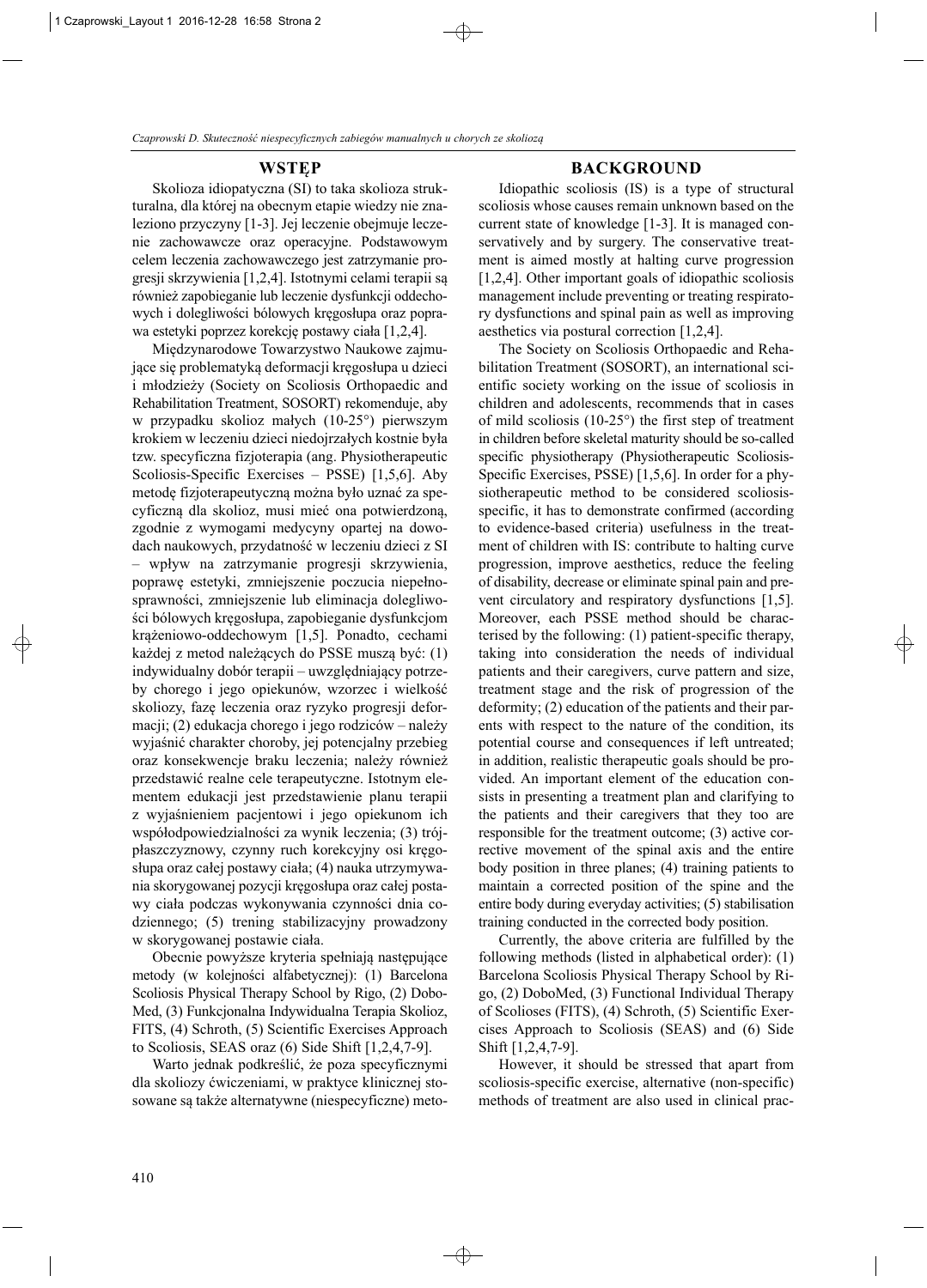dy leczenia [10]. Można tu wymienić elektrostymulację, masaż, różne formy terapii manualnej, chiropraktykę, osteopatię, wkładki korygujące asymetrię długości kończyn dolnych czy korekcję wad zgryzu [10-15]. Szczególnie terapia manualna, chiropraktyka oraz osteopatia cieszą się w ostatnim czasie coraz większą popularnością, co może wynikać z jednej strony z rosnącej liczby fizjoterapeutów szkolących się w tych metodach, jak również z ograniczonego zaufania do skuteczności tradycyjnego leczenia [10,16,17]. Uważa się jednak, że propozycje te nie są odpowiednio wsparte dowodami naukowymi [10,16,17]. Także aktualne rekomendacje dotyczące leczenia zachowawczego chorych z SI wskazują, że stosowanie tych metod nie jest oparte o wystarczająco silne dowody naukowe [1,5].

Warto także zwrócić uwagę, że w blisko 50% przypadków rodzice nie informują lekarza (mimo że są pod jego jednoczesną opieką) o korzystaniu z takich zabiegów lub ich poszukiwaniu [18]. Co interesujące, przy braku efektów leczenia rodzice za przyczynę niepowodzeń wskazują zazwyczaj klasyczną medycynę, a nie stosowaną jednocześnie medycynę alternatywną [18].

Celem pracy była ocena skuteczności niespecyficznych zabiegów manualnych (terapia manualna, chiropraktyka, osteopatia) stosowanych w leczeniu dzieci i młodzieży ze skoliozą idiopatyczną.

# **MATERIAŁ I METODY**

Zastosowaną na potrzeby niniejszego opracowania metodą była analiza systematycznych przeglądów piśmiennictwa (analiza 1) oraz innych, aktualnych publikacji naukowych (analiza 2).

#### **Analiza 1**

W celu poszukiwania systematycznych przeglądów piśmiennictwa dokonano weryfikacji prac znajdujących się w bazie PubMed/Medline (analiza przeprowadzona w styczniu 2015 roku) posługując się na stępującymi słowami kluczowymi: systematic reviews, pediatric conditions, scoliosis, manual therapy, chiropractic, osteopathy. Znalezione prace poddano analizie pod kątem spełniania kryteriów włączenia i wyłączenia. Kryteria włączenia: systematyczny przegląd piśmiennictwa, leczenie prowadzone z wykorzystaniem terapii manualnej, osteopatii lub chiropraktyki, pacjenci ze skoliozą idiopatyczną. Z analizy wyłączano prace dotyczące: specyficznych dla skolioz metod fizjoterapeutycznych, leczenia gorsetowego oraz sko lioz wtórnych do innych jednostek chorobowych.

#### **Analiza 2**

W celu przeprowadzenia analizy 2, w styczniu 2015 roku przeszukano bazę PubMed/Medline posługując tice [10]. These include electrical stimulation, massage, various forms of manual therapy, chiropractic, osteopathy, inserts for correcting discrepancy in lower limb length or correction of occlusal abnormalities [10-15]. Manual therapy, chiropractic and osteopathy in particular are attracting more and more interest, which may result from an increasing number of physiotherapists learning these methods as well as from a limited trust in the efficacy of conventional treatment [10,16,17]. However, these techniques are not seen as based on proper scientific evidence [10,16, 17]. Current guidelines on conservative treatment of IS also indicate that the use of these methods is not supported by sufficiently strong scientific evidence [1,5].

It is also worth noting that in almost  $50\%$  of cases, parents do not inform the physician about the use of such procedures or about their efforts seeking them out, despite the fact that the physician is currently treating their child [18]. Interestingly, when the treatment conducted in their children has no effects, the parents usually blame conventional medicine and not the alternative medicine methods they use at the same time [18].

The aim of this paper is to assess the efficacy of non-specific manual therapy procedures (manual the rapy, chiropractic, osteopathy) used in the treatment of children and adolescents with idiopathic scoliosis.

#### **MATERIAL AND METHODS**

The method used in this paper consisted in an analysis of systematic reviews (Analysis 1) and other recent scientific publications (Analysis 2).

#### **Analysis 1**

In order to find relevant systematic reviews, the PubMed/Medline database was searched (in January 2015) using the following key words: systematic re views, pediatric conditions, scoliosis, manual therapy, chiropractic, osteopathy. The papers found in the search were analysed with respect to inclusion and exclusion criteria. The inclusion criteria were: systematic review, treatment with manual therapy, osteopathy or chiropractic, and patients with idiopathic scoliosis. Papers on scoliosis-specific physiotherapy, bracing and scoliosis developing secondary to other conditions were excluded from the analysis.

#### **Analysis 2**

In order to perform Analysis 2, the PubMed/Medline database was searched (in January 2015) using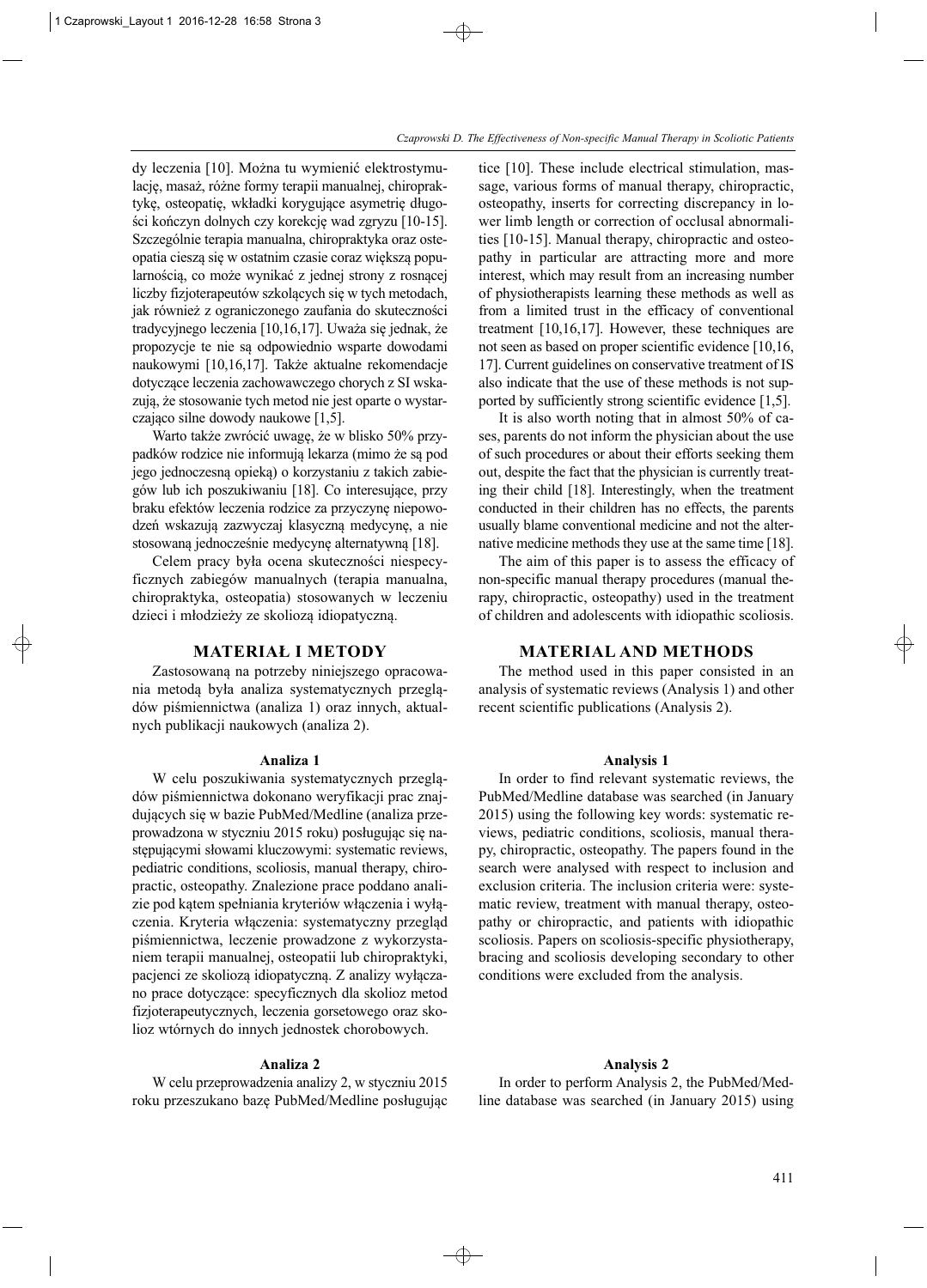się następującymi zestawami słów kluczowych: (1) idiopathic scoliosis and manual therapy; (2) scoliosis and manual therapy; (3) scoliosis and soft tissue techniques; (4) scoliosis and massage; (5) scoliosis and PNF and proprioceptive neuromuscular facilitation; (6) scoliosis and Cyriax and Cyriax method and the rapy; (7) scoliosis and Kaltenborn and Kaltenborn method and therapy.

Znalezione prace poddano ocenie pod kątem spełniania kryteriów włączenia i wyłączenia. Kryteria włączenia: terapia prowadzona w oparciu o terapię manualną, chiropraktykę lub osteopatię; wiek badanych 10- 18 lat; praca musiała dotyczyć skolioz idiopatycznych. Z analizy wyłączano prace: (1) dotyczące specyficznych dla skolioz metod fizjoterapeutycznych oraz leczenia gorsetowego; (2) w których analizowano terapię manualną, chiropraktykę lub osteopatię w połączeniu z innym rodzajem leczenia (specyficzna fizjoterapia, gorset); (3) dotyczące osób dorosłych; (4) analizy pojedynczego przypadku oraz (5) prace objęte analizą w branych pod uwagę wcześniej systematycznych przeglądach piśmiennictwa.

# **WYNIKI**

#### **Analiza 1**

Na podstawie słów kluczowych w pierwszej fazie znaleziono 192 prace. Po poddaniu ich ocenie pod kątem spełniania kryteriów włączenia i wyłączenia do dalszej analizy przyjęto 6 z nich [10,12-14,19,20].

Gotlib i Rupert (2005) poszukiwali prac opublikowanych do 2003 roku i znajdujących się w bazach PubMed, CINAHL, MANTIS, ICL, Cochrane Library, CCOHTA oraz ANRQ [19]. Do analizy zostały zakwalifikowane prace dotyczące dzieci od momentu urodzenia do 18 roku życia, prace oceniające manipulacje wykorzystane w celach terapeutycznych, praca musiała być opublikowana w czasopiśmie recenzowanym lub została opublikowana w formie streszczenia pokonferencyjnego. Gotlib i Rupert (2005) do tarli łącznie do 1731 prac, z czego 166 spełniło przyjęte kryteria. Jedna z nich dotyczyła skoliozy. Była to jednak praca opisowa i autorzy nie podali żadnych dodatkowych informacji na jej temat. Podsumowując swoją analizę autorzy podkreślili niską jakość prac oceniających skuteczność manipulacji chiropraktycznych stosowanych w schorzeniach wieku dziecięcego [19].

Ci sami autorzy, w czerwcu 2007 roku dokonali powtórnej analizy piśmiennictwa [20]. Na potrzeby tego przeglądu przeszukano następujące bazy: Pub - Med, MANTIS, CINAHL, Cochrane Library, PEDro, AMED, EMBASE, AHRQ. Ponadto, analizowano streszczenia z następujących konferencji: World Fethe following keyword sets: (1) idiopathic scoliosis and manual therapy; (2) scoliosis and manual therapy; (3) scoliosis and soft tissue techniques; (4) scoliosis and massage; (5) scoliosis and PNF and proprioceptive neuromuscular facilitation; (6) scoliosis and Cyriax and Cyriax method and therapy; (7) scoliosis and Kaltenborn and Kaltenborn method and therapy.

The papers found were assessed with regard to inclusion and exclusion criteria. The inclusion criteria were: treatment based on manual therapy, chiropractic or osteopathy; subjects aged 10-18 years; and focus on idiopathic scoliosis. The following papers were excluded from the analysis: (1) papers on scoliosis-specific physiotherapy and bracing; (2) papers analysing manual therapy, chiropractic or osteopathy combined with another treatment method (specific physiotherapy, bracing); (3) papers describing adult patients; (4) analyses of single cases; and (5) papers analysed in the systematic reviews studied before.

# **RESULTS**

#### **Analysis 1**

Based on the keywords, a total of 192 papers were found in the first stage of the analysis. These were evaluated with respect to the inclusion and exclusion criteria, resulting in 6 papers being qualified for further analysis [10,12-14,19,20].

Gotlib and Rupert (2005) searched for papers pub lished before 2003 and available in the PubMed, CINAHL, MANTIS, ICL, Cochrane Library, CCOHTA and ANRQ databases [19]. The analysis included papers on children aged 0-18 years, papers assessing manipulations used for therapeutic purposes, and papers published in peer-reviewed journals or as congress abstracts. Gotlib and Rupert (2005) found a total of 1,731 works, of which 166 met the pre-specified criteria. One of them was devoted to scoliosis; however, it was a descriptive paper and the authors did not provide additional information about it. In a summary of their analysis, the authors emphasised the low quality of the papers assessing the efficacy of chiropractic manipulations used in paediatric disorders [19].

The same authors conducted another systematic review in June 2007 [20]. This review was based on the following databases: PubMed, MANTIS, CINAHL, Cochrane Library, PEDro, AMED, EMBASE, and AHRQ. Moreover, abstracts from the following congresses were analysed: World Federation of Chiropractic Congress (2005, 2007), Symposium of the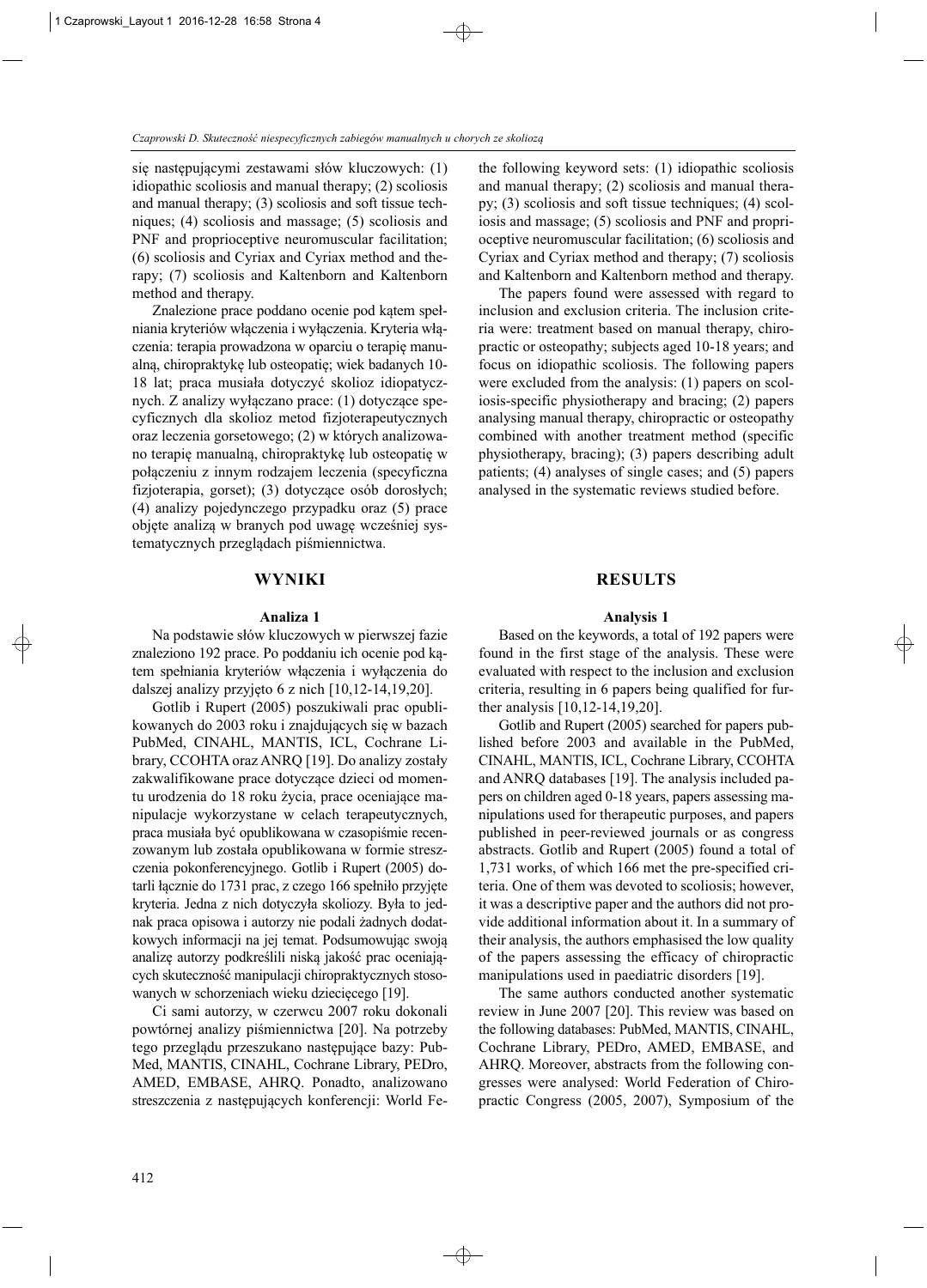deration of Chiropractic Congress (lata 2005, 2007), Symposium of the Consortium of Canadian Chiropractic Research Centers (lata 2004, 2007), Research Agenda Conference and the Association of Chiropractic Colleges (lata 2004, 2005, 2006, 2007). Na potrzeby analizy przyjęto następujące kryteria włączenia: wiek 0-18 lat, manipulacja definiowana jako zabieg oparty o dużą prędkość i małą amplitudę wy konany na stawach kręgosłupa oraz stawach obwodowych, praca musiała być opublikowana w czasopiśmie recenzowanym lub przedstawiona na branych pod uwagę konferencjach [20].

Liczba znalezionych prac wyniosła 1275, z których 57 spełniło powyższe kryteria. Jedyne badanie dotyczące skoliozy idiopatycznej to praca Rowe i wsp. (2006) będąca badaniem pilotażowym zrealizowanym w celu weryfikacji możliwości przeprowadzenia większego badania randomizowanego z grupą kontrolną (ang. randomized controlled trial, RCT). W badaniu tym oceniono bezpieczeństwo badania, rekrutację i współpracę pacjentów, standard leczenia, standard leczenia pozorowanego, współpracę między badaczami oraz ocenę przyjętych kryteriów leczenia. Do badania włączono osoby w wieku 10-16 lat z rozpoznaną młodzieńczą skoliozą idiopatyczną, z wielkością skrzywienia 20-30° (pacjenci niegorsetowani) oraz 30-40° (pacjenci leczeni gorsetem), u których stwierdzono podczas chiropraktycznego badania manualnego podwichnięcia w obrębie stawów kręgosłupa. Z badania wyłączono osoby, u których stwierdzono wrodzone wady kręgosłupa, ciążę, asymetrię długości kończyn dolnych powyżej 3/8 cala, występowanie dolegliwości bólowych, otyłość uniemożliwiającą wykonanie manipulacji oraz stan po leczeniu operacyjnym kręgosłupa. Do badania włączono 6 osób, które zostały podzielone na 3 grupy: 1 – obserwacja lub gorset (n=3),  $2$  – obserwacja lub gorset + manipulacja chiropraktyczna (relaksacja tkanek miękkich, manipulacja stawów kręgosłupa) (n=2), 3 – obserwacja lub gorset + pozorowana manipulacja (palpacja wyrostków kolczystych w leżeniu przodem, nieterapeutyczny kontakt manualny w okolicy pośladków, łopatek oraz karku, rotacje odcinka szyjnego kręgosłupa) (n=1). Pacjenci byli zaślepieni w zakresie manipulacji chiropraktycznej oraz pozorowanej. Czas obserwacji wyniósł 6 miesięcy. W tym czasie realizowano wizyty z częstotliwością od 3. w tygodniu (przez pierwszy miesiąc) do 2. na miesiąc (5. i 6. miesiąc). Do oceny skuteczności programu przyjęto ocenę kąta Cob ba oraz ocenę jakości życia (kwestionariusz Scoliosis Quality of Life Index, SQLI). Autorzy stwierdzili właściwą współpracę pacjentów w zakresie realizacji zakładanych interwencji (80-120%). Autorzy podkreślili również łatwość w rekrutacji do badania pacjenConsortium of Canadian Chiropractic Research Centers (2004, 2007), Research Agenda Conference and the Association of Chiropractic Colleges (2004, 2005, 2006, 2007). The analysis incorporated the following inclusion criteria: age 0-18 years; manipulation defined as a procedure based on high velocity and low amplitude performed on spinal and peripheral joints; papers published in peer-reviewed journals or presented during the congresses listed above [20].

A total of 1,275 papers were found, of which 57 met the above criteria. The only study on idiopathic scoliosis was conducted by Rowe et al. (2006). It was a pilot study to verify the possibility of conducting a larger randomised controlled trial (RCT). The study assessed safety, patient recruitment and compliance, treatment standardisation, sham (pretend) treatment standardisation, inter-professional cooperation, and outcome measures. The study included patients aged 10-16 years with adolescent idiopathic scoliosis with curves between 20° and 30° (unbraced patients) and between 30° and 40° (braced patients), in whom chiropractic manual examination revealed subluxation in spinal joints. The exclusion criteria were: congenital spinal defects, pregnancy, lower limb length discrepancy >3/8 inch, pain, obesity making manipulation impossible and status post spinal surgery. The study patients (6 individuals) were divided into 3 groups: Group  $1$  – observation or brace (n=3), Group  $2$  – observation or brace + chiropractic manipulation (soft tissue release, spinal joint manipulation) (n=2), Group  $3$  – observation or brace  $+$  sham manipulation (palpation of spinous processes in the prone position, non-therapeutic manual contact in the area of the buttocks, scapulae and neck, cervical spine rotations)  $(n=1)$ . The patients were blinded to the nature of the manipulation (chiropractic vs. sham). The follow-up period was 6 months. During this time the patients reported for visits from 3 times a week (in the first month) to 2 times a month (in the fifth and sixth month). The efficacy of the programme was assessed with the Cobb angle and quality of life (Scoliosis Quality of Life Index, SQLI). The authors reported appropriate patient compliance with respect to the study treatments (80-120%). Moreover, the authors emphasised that it was easy to enrol patients into the study – the enrolment rate was  $17\%$  (6 out of 36). Randomisation costs amounted to 2,176 US dollars (360 dollars per one randomised patient). The au thors concluded that appropriate pilot studies are crucial in the process of planning good quality research and their pilot study showed that it is possible and feasible to conduct an RCT assessing the efficacy of chiropractic manipulation in the treatment of idiopathic scoliosis in a large group of patients [21].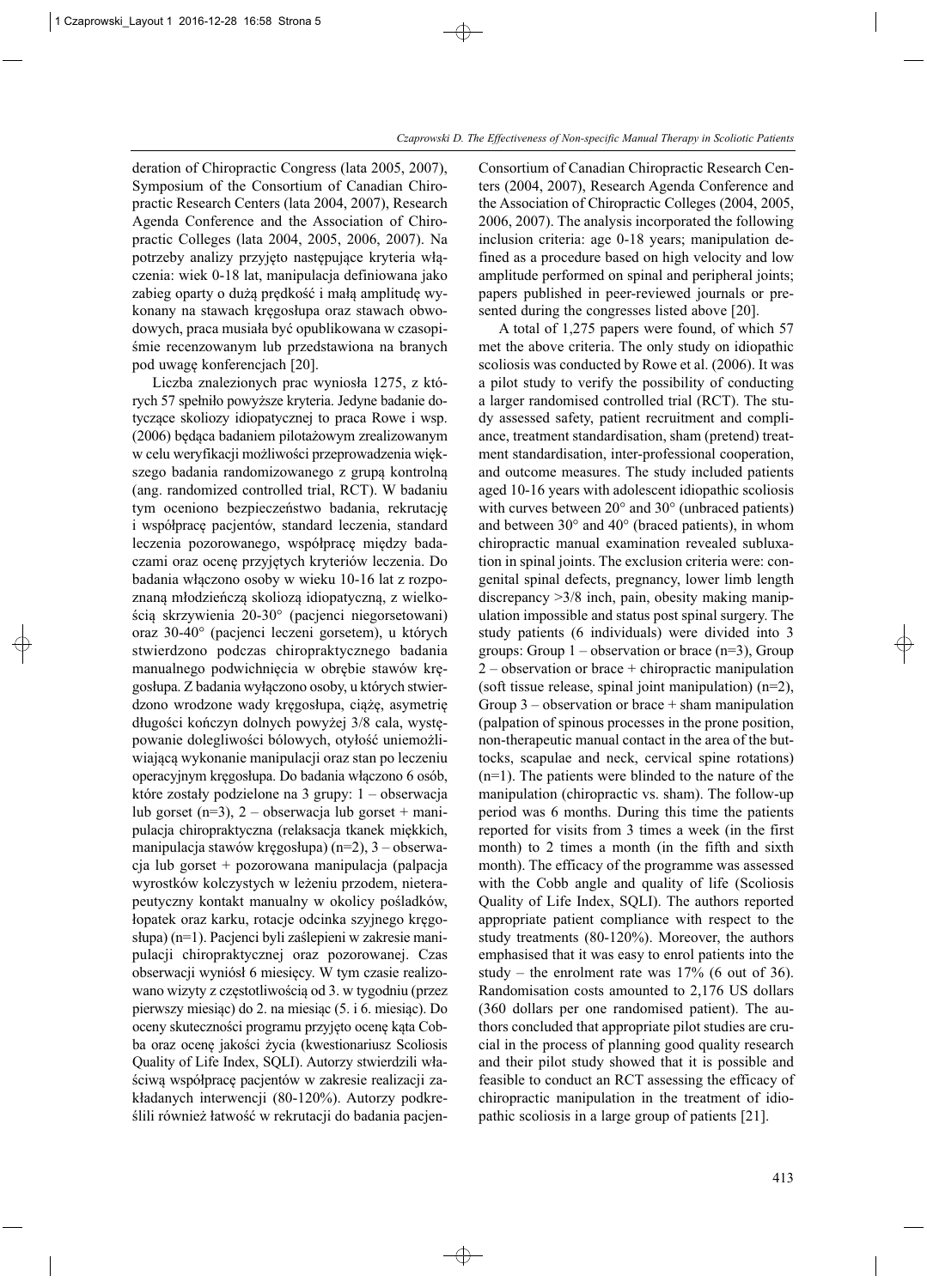tów – współczynnik rekrutacji 17% (6 z 36). Koszty randomizacji wyniosły 2176 dolarów (360 dolarów na zrandomizowanego pacjenta). We wnioskach autorzy podkreślili, że przeprowadzenie odpowiednich badań pilotażowych jest kluczowe w planowaniu badań o odpowiedniej jakości, a przeprowadzony przez nich pilotaż wykazał możliwość i rentowność przeprowadzenia RCT oceniającego skuteczność manipulacji chiropraktycznych w leczeniu osób ze skoliozą idiopatyczną na dużej grupie pacjentów [21].

Na podstawie przeprowadzonej analizy piśmiennictwa Gotlib i Rupert (2008) stwierdzili, że w czasie 3 i pół roku od poprzedniego systematycznego przeglądu nie nastąpiło zwiększenie liczby prac rzetelnie weryfikujących skuteczność manipulacji. Ponieważ większość badań to obserwacyjne studia przypadku lub badania eksperymentalne o niskim poziomie metodologicznym, wykorzystanie tych technik w schorzeniach wieku dziecięcego oparte jest o słabe dowody naukowe [20].

Kolejnym systematycznym przeglądem piśmiennictwa, który spełnił przyjęte na potrzeby niniejszego opracowania kryteria, była praca Gleberzona i wsp. (2012). Jej celem była ocena skuteczności zabiegów manipulacji kręgosłupa stosowanych w schorzeniach wieku dziecięcego [13].

Na potrzeby pracy autorzy przeanalizowali opublikowane w języku angielskim artykuły umieszczone w bazach PubMed oraz Chiropractic Literature. W tym celu posłużono się następującymi słowami kluczowymi: manipulacja (także w połączeniu ze słowami "spinal" oraz "chiropractic"), infant, child, adolescent, pediatric. Z analizy wyłączono listy, editoriale, książki oraz streszczenia pokonferencyjne. Do dalszej analizy przyjęto prace spełniające następujące kryteria: wiek badanych poniżej 18 lat, praca musiała dotyczyć więcej niż dwóch badanych, leczenie musiało być przeprowadzone przez chiropraktyka w oparciu o wykorzystanie manipulacji z impulsem (ang. high-velocity low amplitude thrusting spinal manipulations), badania pro- lub retrospektywne, w tym badania randomizowane z grupą kontrolną, badania z grupą kontrolną, retrospektywne analizy przypadków, prospektywne badania kohortowe, prace opublikowane tylko w pismach recenzowanych. Ana lizowano prace opublikowane w latach 1980-2011. Z analizy wykluczono prace dotyczące manipulacji oste opatycznych (ang. ostheopatic manipulation), aby uniknąć badań analizujących wpływ mobilizacji (ang. low-velocity, low-amplitude) [13].

Spośród analizowanych prac 16 spełniło przyjęte kryteria. Jedna z nich dotyczyła skoliozy idiopatycznej [21]. Była to praca Rowe i wsp. (2006), która

Based on their literature analysis, Gotlib and Rupert (2008) found that the number of papers reliably verifying the efficacy of manipulation has not increased during the 3.5 years since the previous systematic review. Seeing that the majority of the papers were observational case studies or experimental trials cha racterised by poor methodology, the use of these techniques in paediatric conditions is supported by weak scientific evidence [20].

Another systematic review which met the criteria adopted for the purpose of this study was prepared by Gleberzon et al. (2012). The paper was aimed at assessing the efficacy of spinal manipulation procedures used in paediatric conditions [13].

For the purposes of their study, the authors analysed papers published in English and available in the PubMed and Chiropractic Literature databases. The following key words were used: manipulation (also combined with "spinal" and "chiropractic"), infant, child, adolescent and pediatric. Letters, editorials, books and congress abstracts were excluded from the analysis. The inclusion criteria for the analysis were: subjects aged below 18 years; paper describing more than two patients; treatment conducted by a chiropractor based on high-velocity low-amplitude thrusting spinal manipulations; prospective or retrospective studies, including randomised controlled studies, controlled studies, retrospective case studies; prospective cohort studies; papers published only in peer-reviewed journals. The analysis encompassed works published between 1980 and 2011. Papers on osteopathic manipulation were excluded in order to avoid studies analysing the effects of mobilisation (lowvelocity, low-amplitude) [13].

16 of the papers analysed met the pre-specified criteria. One paper concerned idiopathic scoliosis [21]. It was the work by Rowe et al. (2006) which had already been analysed by Gotlib and Rupert (2008).

Another review of the literature was conducted by Romano and Negrini (2008). It was aimed at assessing the effectiveness of passive manual techniques (mobilisation, manipulation) used by therapists [10]. The analysis also encompassed osteopathic and chiroprac tic procedures and massage. The authors searched the following databases in May 2005: Medline, EM - BASE, CINAHL, Cochrane Library, and PEDro. The following specialised databases were also searched: Index to Chiropractic Literature, Osteomed, Osteopathic Research Web and N.C.C.A.M. The searches were performed with the following key words: manipulation, mobilization, manual therapy, massage, osteopathy, and therapeutic manipulation. The inclusion criteria were: patients diagnosed with adolescent idio -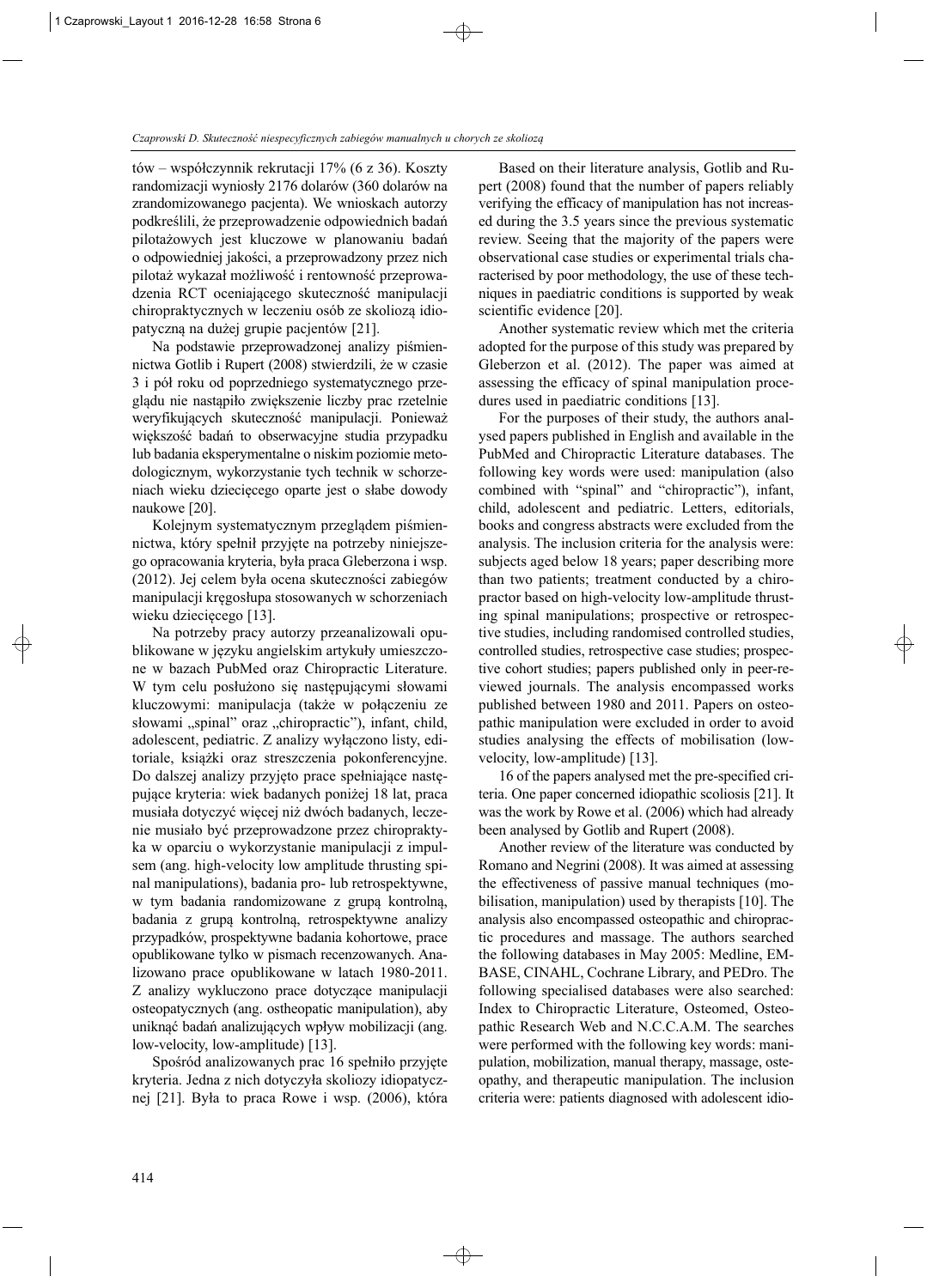była już przedmiotem analizy przeprowadzonej przez Gotlib i Ruperta (2008).

Kolejny przegląd piśmiennictwa został przeprowadzony przez Romano i Negriniego (2008), a jego celem była ocena efektywności pasywnych technik manualnych (mobilizacje, manipulacje) wykonywanych przez terapeutę [10]. Analizą objęte były także zabiegi osteopatyczne, chiropraktyczne oraz masaż. W maju 2005 roku autorzy dokonali przeglądu baz: Medline, EMBASE, CINAHL, Cochrane Library, PED ro. Przeszukano także bazy specjalistyczne: Index to Chiropractic Literature, Osteomed, Ostheopatic Research Web oraz N.C.C.A.M. Na potrzeby przeszukiwania baz posłużono się następującymi słowami kluczowymi: manipulation, mobilization, manual therapy, massage, osteopathy, therapeutic manipulation. Kryteria włączenia do przeglądu były następujące: badani - rozpoznana młodzieńcza skolioza idiopatyczna; rodzaj leczenia – chiropraktyka, manipulacja, techniki osteopatyczne, masaż; wynik leczenia – zmiana kąta Cobba; rodzaj badania – każdy [10].

Ogółem we wszystkich bazach znaleziono 145 prac. Po usunięciu duplikatów, 3 z nich były odpowiednie do wykorzystania. Żadna z nich nie była badaniem kontrolowanym [10].

#### **Praca numer 1 [22]**

Celem tej pracy była ocena połączonego oddziaływania manipulacji kręgosłupa, trakcji oraz ćwiczeń u osób ze skoliozą. Badaniem objęto 22 osoby w wieku 15-65 lat. Każdy z badanych brał udział przez 4-6 tygodni w trzech sesjach terapeutycznych tygodniowo. Procedura lecznicza zakładała przeprowadzenie następujących zabiegów: mobilizacja stawu szczytowo-potylicznego, mobilizacja odcinka piersiowego kręgosłupa z rotacją o kierunku przeciwnym do rotacji kręgosłupa, manipulacja w obrębie odcinka lędźwiowego kręgosłupa oraz miednicy, trakcja kręgosłupa. Każda sesja była zindywidualizowana w zależności od wstępnej (przed wizytą) wzrokowej analizy postawy ciała. Dodatkowo każdy z badanych otrzymywał zalecenie domowe w postaci 15-minutowego chodzenia z obciążeniem na głowie (bez podanej jego masy), każdy z pacjentów powinien też był leżeć na odpowiednich klinach przez 20 minut przed zaśnięciem. Kliny były umieszczane jednocześnie pod przej ściem szyjno-piersiowym oraz piersiowo-lędźwiowym. Średnia wartość kąta Cobba na początku leczenia wynosiła 28°, natomiast po zakończeniu leczenia 11° (średnia poprawa 17°; maks. 38°, min. 8°) [22].

Badanie to charakteryzuje się szeregiem ograniczeń: brak określenia typu skoliozy (podano tylko wyłączenie skolioz wtórnych do chorób genetycznych), brak kontroli nad jakością ćwiczeń wykonywanych pathic scoliosis; treatment with chiropractic, manipulation, osteopathic techniques, or massage; treatment outcome in the form of a change in the Cobb angle; no limitations with respect to the type of study [10].

In total, 145 papers were found in all the databases. Duplicate results were removed, leaving 3 papers which were appropriate for the analysis. None of these were controlled studies [10].

#### **Paper No. 1 [22]**

This paper aimed to assess the combined effects of spinal manipulation, traction and exercise in subjects with scoliosis. A group of 22 patients aged 15- 65 years were enrolled. Each subject underwent three therapeutic sessions per week for 4-6 weeks. The treatment procedure consisted in the following: at lanto-occipital joint mobilisation, thoracic spine mobilisation with rotation opposite to the rotation of the spine, manipulation of the lumbar spine and pelvis, and spinal traction. Each treatment session was customised based on the initial (conducted before the visit) visual analysis of posture. In addition, each patient was instructed to walk with head weighting at home for 15 minutes (the weight was not specified) and to lie on appropriate wedge-shaped blocks for 20 minutes before going to sleep. The blocks were placed under the cervicothoracic and thoracolumbar junction simultaneously. The mean starting Cobb angle value was 28° and its post-treatment value was 11° (mean improvement was 17°; largest improvement was 38° and smallest improvement was 8°) [22].

This study has several limitations: the type of scoliosis is not specified (authors mention only that scolioses secondary to genetic disorders were excluded), the quality of exercise done at home was not controlled, the age span was very large, there was no control group and no follow-up, and the retrospective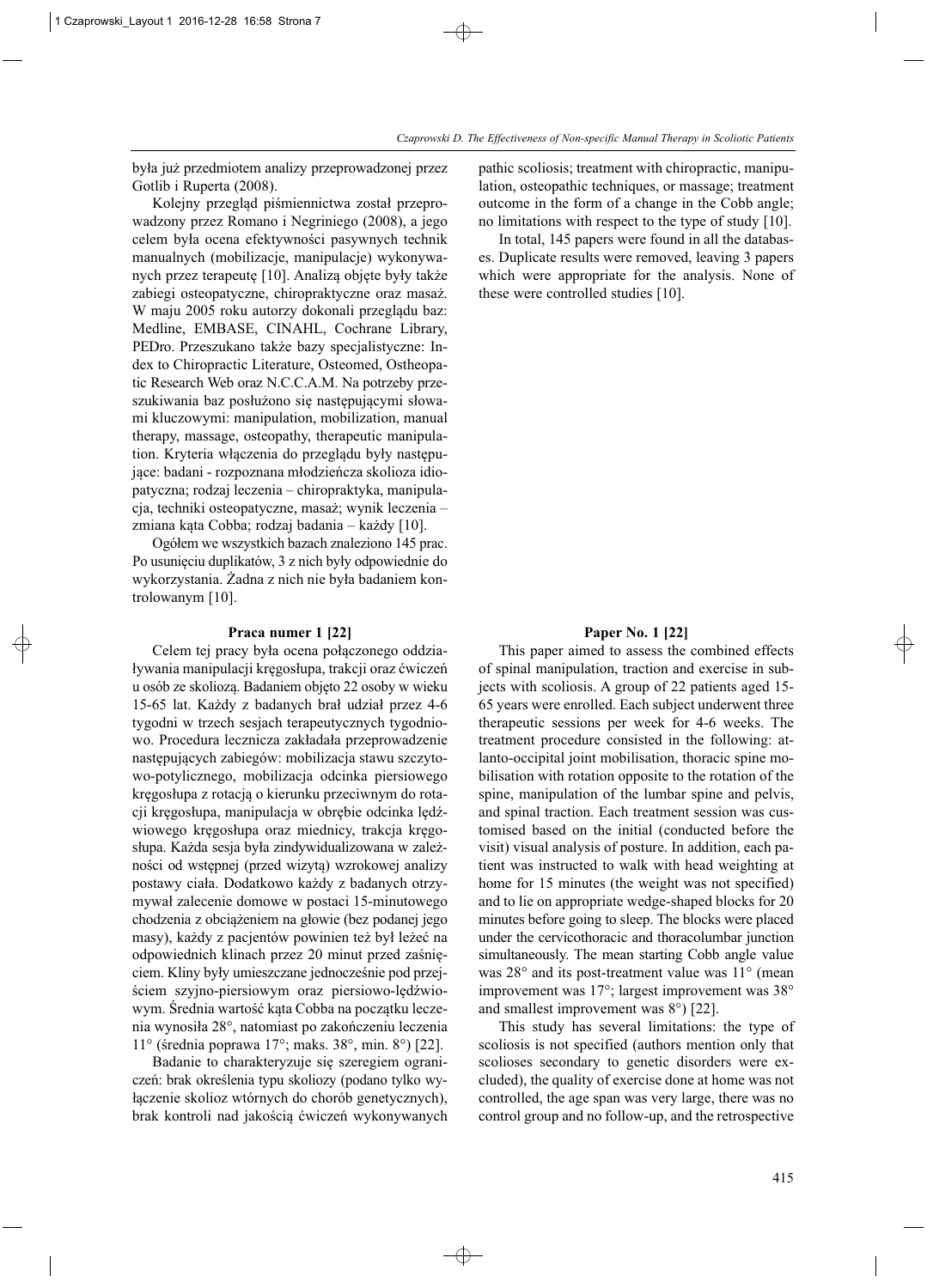w domu, bardzo duża rozpiętość wieku badanych osób, brak grupy kontrolnej, brak follow-up, retrospektywny charakter badania uniemożliwiał zaślepienie terapeutów, konflikt interesów – wykorzystane w badaniu przybory produkowane były przez instytucję (Pettibon Biomechanic Institute oraz Spinal Techno logies), w której dyrektorem do spraw badań naukowych był pierwszy autor pracy. Był on także instruktorem w tym instytucie (podobnie jak pozostali dwaj autorzy).

W kontekście uzyskanych wyników interesujące jest, że autorzy, powołując się na własne doświadczenia kliniczne, zwracają uwagę, że nadużywanie technik manipulacyjnych prowadzić może do niestabilności kręgosłupa, a w konsekwencji progresji skrzywienia.

#### **Praca numer 2 [23]**

Kolejna praca dotyczyła oceny połączonej manipulacji chiropraktycznej z wkładką stosowaną w przypadku stwierdzenia asymetrii długości kończyn dolnych. Badaniem objęto 42 osoby (26 kobiet, 16 mężczyzn) w wieku 6-17 lat, kąt Cobba zawierał się w przedziale 4-22° (mediana 11°). Leczenie trwało średnio 14 miesięcy i polegało na realizacji 1-3 wizyt tygodniowo (2-3 razy/tydzień w przypadku dzieci z ryzykiem progresji wg Lonsteina i Carlsona 80- 100% [24], 1-2 razy przy ryzyku 40-79%, przy ryzyku mniejszym niż 40% wizyty odbywały się raz na tydzień lub dwa tygodnie). Zabiegi polegały na wykonywaniu technik manipulacyjnych z impulsem i wy konywane były w obrębie kręgosłupa oraz miednicy, w obszarach ustalonych na podstawie badania określającego zakres ruchu, restrykcje gry stawowej, napięcie tkanek okołokręgosłupowych, bólu oraz analizy zdjęcia rentgenowskiego. W przypadku pacjentów, u których na podstawie zdjęcia rentgenowskiego stwierdzono skrócenie kończyny dolnej po stronie tożsamej z kierunkiem wypukłości skrzywienia wprowadzano wkładkę o wysokości odpowiadającej różnicy w poziomie talerzy biodrowych. Każdy z badanych otrzymywał instruktaż dotyczący utrzymania prawidłowej postawy ciała podczas codziennych czynności życiowych. Czas terapii wyniósł od 6,5 do 28,5 miesiąca (mediana 14 miesięcy). Do oceny efektów leczenia wykorzystano zmianę wartości kąta Cobba. Wyniki zostały porównane do naturalnej historii. Na podstawie uzyskanych wyników (średnia poprawa 0.9° kąta Cobba, zmiana od -13° do +11°, gdzie poprawę stwierdzono w przypadku 10. łuków (19%), pogorszenie w 6. (11%), natomiast brak zmian (zmiana ±4°) w 37. łukach (70%)), autorzy stwierdzili, że manipulacja chiropraktyczna połączona z wkładkami wyrównującymi asymetrię długości kończyn

character of the study meant that the therapists could not be blinded; finally, there was a conflict of interest as the devices used in the study were manufactured by the institution (Pettibon Biomechanics Institute and Spinal Technologies) where the lead author was the Director of Research. He was also an instructor for the institute (as were the other two authors).

In the context of these results, it is worth noting that the authors invoke their own clinical experience to point out that over-manipulation may cause spinal instability, resulting in scoliosis progression.

# **Paper No. 2 [23]**

The next paper presented an assessment of chiropractic manipulation combined with inserts used in the case of lower limb length discrepancy. The study included 42 subjects (26 women, 16 men) aged 6-17 years with Cobb angles of 4-22° (median 11°). Treat ment lasted on average 14 months and consisted in 1-3 visits a week (2-3 visits/week in children with a risk of curve progression of 80-100% according to Lonstein and Carlson [24], 1-2 visits in children with a risk of 40-79%; when the risk was lower than 40%, the visits took place once a week or once every two weeks). The procedures utilised thrust manipulations and involved the spine and pelvis in areas determined by examination of ranges of movement, restricted joint play, paraspinal tissue tension, pain and evaluation of radiographic images. Patients in whom radiographic images revealed shortening of the lower limb ipsilateral to the curve received an insert whose thick ness corresponded to the difference in the position of the iliac crests. Each subject was instructed to maintain a corrected body posture during everyday activities. Treatment duration ranged from 6.5 to 28.5 months (median was 14 months). Treatment outcomes were assessed with Cobb angle changes. The results were compared with the natural history. The outcomes (mean improvement in the Cobb angle of  $0.9^\circ$ , change between  $-13^{\circ}$  and  $+11^{\circ}$ , with improvement found in 10 curves (19%), worsening in 6 (11%) and no change (a change of  $\pm 4^{\circ}$ ) in 37 curves (70%)) prompted the authors to conclude that chiropractic manipulation combined with inserts correcting asymmetry in lower limb length and instructions regarding a normal body posture do not reduce the scoliotic curve. Consequently, the results of this study do not confirm the opinions of chiropractors and suggestions presented in the literature from this field which indicate that this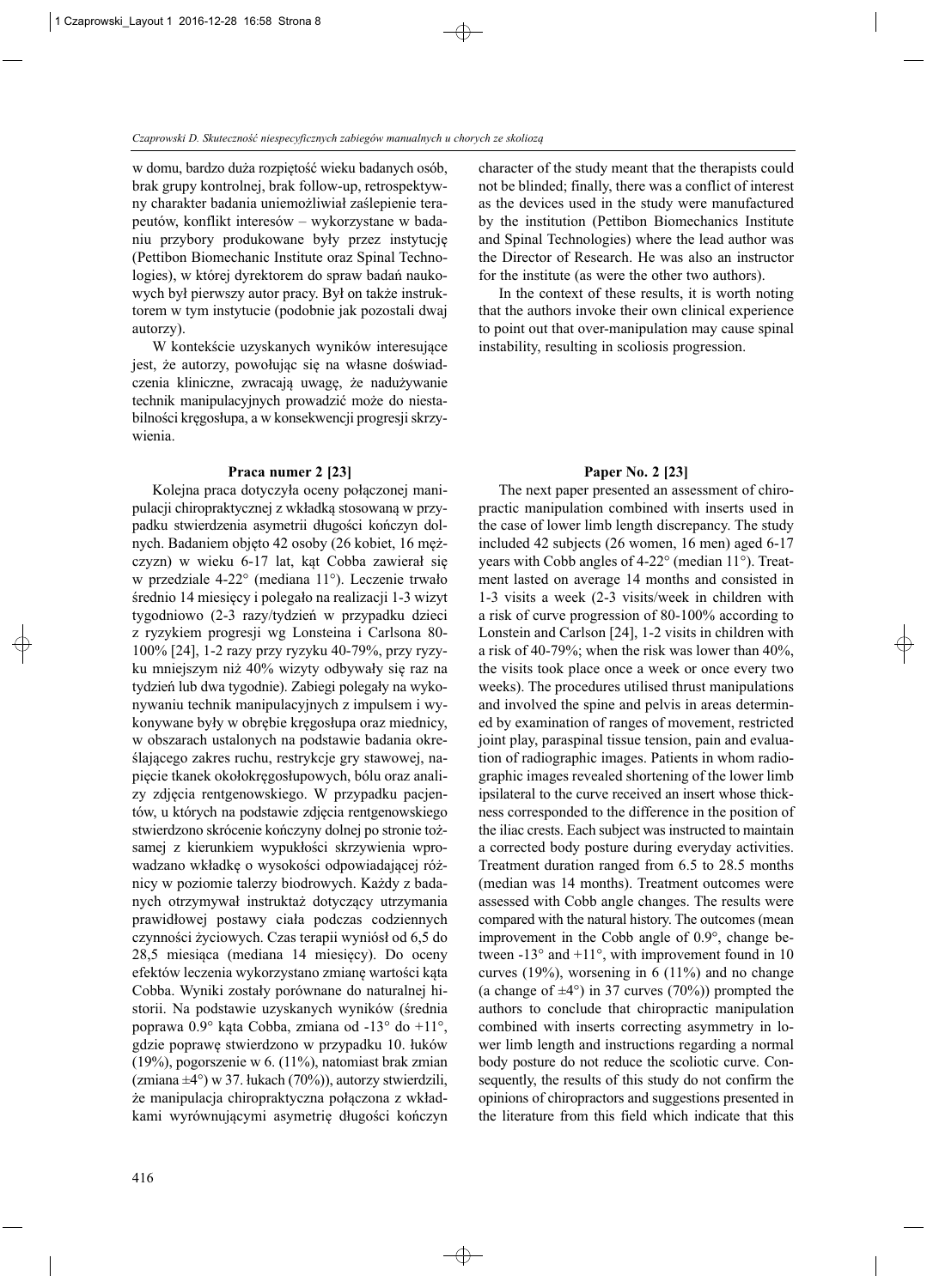dolnych oraz instruktażem w zakresie utrzymywania poprawnej postawy ciała nie powodują zmniejszenia wielkości skrzywienia. Wyniki badania nie potwierdzają więc opinii chiropraktyków oraz sugestii zawartych w literaturze z tego zakresu, wskazujących, że jest to metoda skuteczna w leczeniu osób ze skoliozą [23].

Istotnym ograniczeniem tego badania jest brak in formacji o typie skoliozy – strukturalna (idiopatycz na) czy funkcjonalna. Kolejne ograniczenia to: wielkość skrzywienia (4-22°, przy obowiązującym kryterium rozpoznania skoliozy ≥10° [1,2]), podanie tylko informacji o wyłączeniu osób z zespołem Marfana oraz dystrofią mięśniową; sposób rekrutacji do badania – ogłoszenia w prasie oraz podczas wizyt u chiropraktyków, wstępne badanie kliniczne oparte tylko na teście Adamsa oraz palpacyjnej ocenie położenia kolców biodrowych tylnych górnych, brak grupy kontrolnej, instruktaż co do przyjmowania pozycji siedzącej dotyczył konieczności przyjęcia pozycji symetrycznej z plecami wyprostowanymi. Autorzy zastrzegają także, że w badaniu nie poddano ocenie sposobu realizacji przez badanych zaleceń związanych z kontrolą postawy ciała.

#### **Praca numer 3 [21]**

Trzecia praca, to oceniane już w poprzednich prze glądach piśmiennictwa pilotażowe badanie przeprowadzone przez Rowe i wsp. (2006).

W podsumowaniu swojej analizy Romano i Negrini (2008) podkreślają, że żadne z analizowanych przez nich badań nie spełniło wszystkich kryteriów włączenia. Autorzy zdecydowali jednak o poddaniu ocenie trzech z nich ze względu na możliwe do wykorzystania w przyszłych badaniach wnioski. Wśród ocenianych prac tylko dwa badania były badaniami eksperymentalnymi, ale żadne z nich nie miało grupy kontrolnej. Ponadto, w każdym z nich stosowano kom binację manipulacji oraz innych technik leczniczych. Badania te zawierają także szereg uchybień metodologicznych, co wskazuje na ich niską jakość naukową. W konsekwencji uniemożliwia to ocenę skuteczności terapii manualnej u osób z młodzieńczą skoliozą idio patyczną [10].

Piąty, analizowany przegląd został opracowany przez McKenney`a i wsp. (2013), a jego celem była krytyczna analiza piśmiennictwa przeprowadzona w celu oceny skuteczności terapii mięśniowo-powięziowej stosowanej w przebiegu schorzeń narządu ruchu [12].

Na potrzeby analizy przeszukiwano (kwiecień, 2010 rok) zasoby następujących baz: Medline, CINAHL, Aca demic Search Premier, Cochrane Library, PEDro. W tym celu posłużono się następującymi słowami method is effective in the treatment of scoliosis [23].

This study was considerably limited by the lack of information about the type of scoliosis: structural (idiopathic) or functional. Other limitations include: size of the curve (4-22°, with the accepted criterion for diagnosing scoliosis being  $\geq 10^{\circ}$  [1,2]); including only information about the exclusion of subjects with Marfan syndrome and muscular dystrophy; the manner of recruiting patients into the study: through press ads and during visits to chiropractors; initial clinical examination based only on Adam's test and palpation of the position of posterior superior iliac spines; the lack of a control group; instructions to assume a symmetrical position with a straight back when sitting. The authors add that the study did not assess how the patients adhered to the recommendations on posture control.

#### **Paper No. 3 [21]**

The third study was the pilot study by Rowe et al. (2006), analysed in the previous systematic reviews.

Summing up their analysis, Romano and Negrini (2008) emphasised that none of the studies they had analysed met all the inclusion criteria. Nevertheless, the authors decided to assess three of them due to the fact that some conclusions of their evaluation might be useful in the future. Only two of the papers assessed described experimental studies, but none of them had a control group. Moreover, each of them utilised manipulation combined with other therapeutic techniques. These studies also had certain metho dological limitations, resulting in their poor scientific quality. Consequently, the efficacy of manual therapy in patients with idiopathic scoliosis cannot be assessed based on these works [10].

The fifth systematic review analysed here was prepared by McKenney et al. (2013) to conduct a critical analysis of the literature aimed at assessing the efficacy of myofascial therapy used in musculoskeletal conditions [12].

The following databases were searched for the purpose of this analysis (April 2010): Medline, CINAHL, Academic Search Premier, Cochrane Library, and PEDro. The search was conducted with the following key words: myofascial release, myofascial release therapy, myofascial release treatment, musculoskeletal, and orthopedic. 88 papers were initially qualified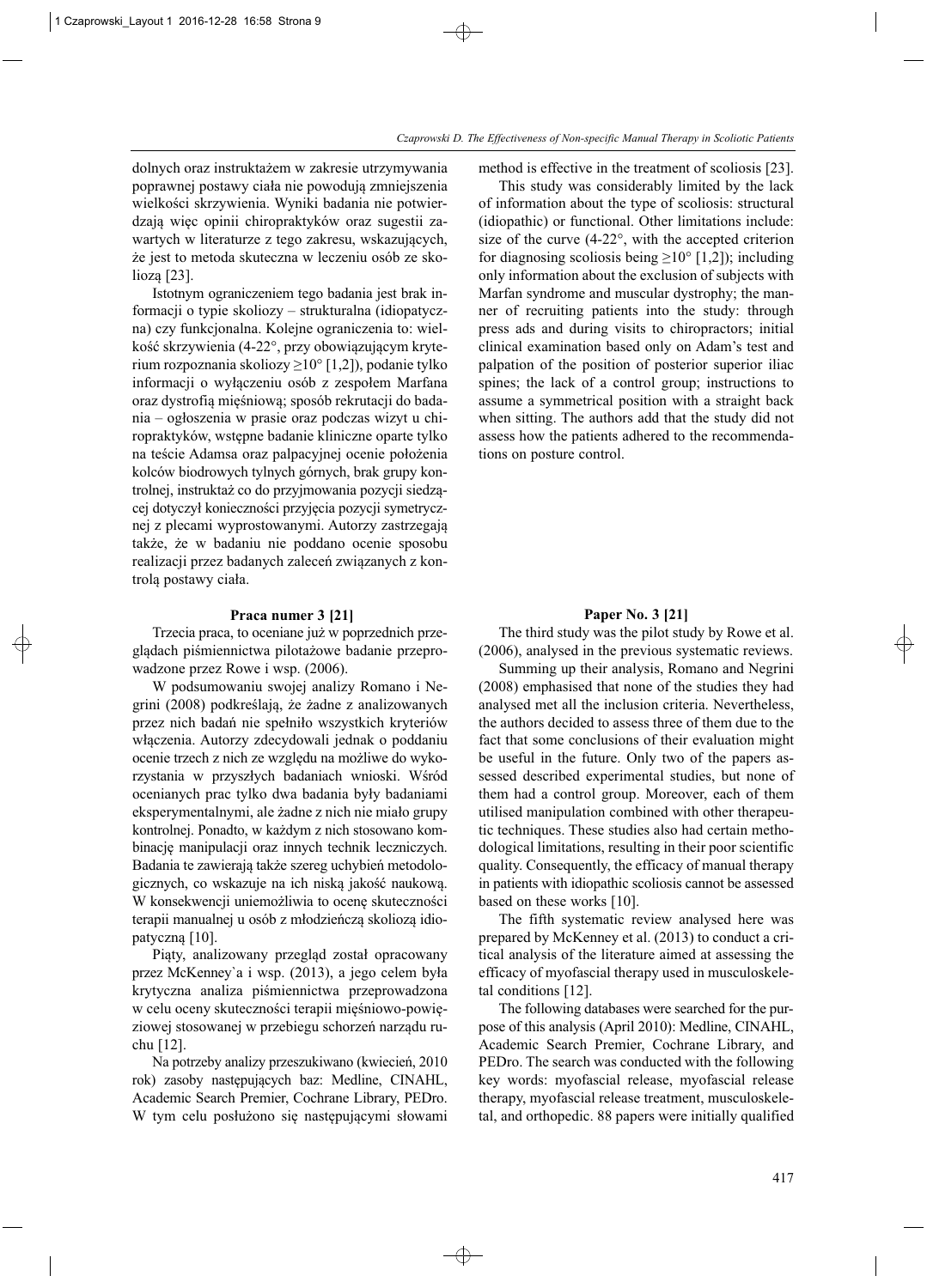kluczowymi: myofascial release, myofascial release therapy, myofascial release treatment, musculoskeletal, orthopedic. Wstępnie zakwalifikowano do dalszej analizy 88 prac. Następnie poddano je ocenie pod kątem spełniania kryteriów włączenia: publikacja w piśmie recenzowanym, publikacja w języku angielskim, terapia ograniczona do narządu ruchu, tylko dorośli (18 lat i więcej). Powyższe kryteria spełniło 10 prac. Jedna z nich (studium przypadku) dotyczyła skoliozy idiopatycznej [25].

Na potrzeby prezentowanego przeglądu piśmiennictwa przyjęto zasadę analizy prac dotyczących dzieci i młodzieży. Ze względu jednak na niewielką liczbę znalezionych prac oraz fakt, że w badaniu LeBauera i wsp. (2008) osobą badaną była młoda, 18-letnia kobieta, postanowiono to badanie również włączyć do analizy.

U pacjentki rozpoznano dwułukową skoliozę o wartości kąta Cobba 45° z towarzyszącym zespołem bó lowym dolnego odcinka kręgosłupa, dolegliwościami bólowymi obydwu stawów biodrowych oraz obniżoną samooceną estetyki. U badanej, w celu oceny postawy ciała wykonano fotorejestrację sylwetki z przodu, z tyłu oraz prawej i lewej strony. Zdjęcia wykonywano co dwa tygodnie oraz podczas ostatniej sesji. W celu samooceny funkcji układu oddechowego badana wy pełniła kwestionariusz University of California at San Diego Shortness of Breath questionnaire. Badana wypełniła także kwestionariusz SRS-22. Kwestio nariusze były wypełniane podczas pierwszej i ostatniej wizyty. Dodatkowo, za pomocą goniometru oceniono zakres zgięcia, wyprostu oraz rotacji tułowia [25].

Zabiegi były wykonywane przez 6 tygodni, z częstotliwością dwóch wizyt/tydzień. W ramach sesji terapeutycznej wykonywano trakcję kończyn dolnych i odcinka szyjnego kręgosłupa, relaksację przepony, mięśni lędźwiowych, czworobocznych lędźwi, przestrzeni między talerzem biodrowym a żebrami, mobilizację stawów mostkowo-żebrowych oraz odcinka piersiowego kręgosłupa. Dodatkowo korygowano ustawienie miednicy za pomocą klinów umieszczonych pod prawy kolec biodrowy przedni górny oraz lewy krętarz większy [25].

Pod wpływem zastosowanej terapii stwierdzono: redukcję bólu, poprawę funkcji układu oddechowego, zakresów ruchu w stawach kręgosłupa oraz jakości życia [24]. Jakość tego badania została jednak oceniona na niską (Level of Evidence Scale – 4 [17]), co wynikało z szeregu ograniczeń pracy: brak dokładnego opisu skoliozy (podano tylko jedną wartość skrzywienia), ocena braku progresji skrzywienia wy łącznie na podstawie analizy fotografii pacjentki wykonanych w czerwcu 2005 oraz grudniu 2006 roku, brak opisu metody pomiarów zakresu ruchu tułowia,

for analysis. They were then assessed with respect to the following inclusion criteria: publication in a peerreviewed journal; publication in English; therapy limited to the musculoskeletal system; only adult subjects (aged at least 18 years). Ten papers met these criteria; one of them (a case study) concerned idiopathic scoliosis [25].

This literature review analysed papers concerning children and adolescents. However, due to the small number of works found and the fact that a study by LeBauer et al. (2008) described a young, 18-year-old woman, this study was also included in the analysis.

The patient was diagnosed with an S-shaped (double) curve with a Cobb angle of 45°, accompanied by low back pain, bilateral hip joint pain and patient-reported decreased aesthetics. In order to assess the subject's body posture, the following photographs were taken: front view, back view, right-side view and left-side view. The subject was photographed every two weeks and during the last session. The patient completed the University of California at San Diego Shortness of Breath questionnaire to allow for the assessment of self-reported respiratory function. She also completed the SRS-22 questionnaire. The questionnaires were administered during the first and last visit. Moreover, ranges of trunk flexion, extension and rotation were measured with a goniometer [25].

The subject underwent treatments for 6 weeks (2 visits/week). Each therapeutic session used lower limb and cervical spine traction, release of the diaphragm, lumbar muscles and the quadratus lumborum, space between the iliac crest and ribs, and mobi lisation of the sternocostal joints and thoracic spine. In addition, the position of the pelvis was corrected with wedges placed under the right anterior superior iliac spine and the left greater trochanter [25].

The treatment resulted in reduced pain and improvement in respiratory function, range of motion in the spinal joints and quality of life [24]. However, the quality of this study was assessed as low (Level of Evidence Scale: 4 [17]) due to a number of limitations: the lack of a detailed description of the scoliosis (measurement of only one curve was provided, assessment of the lack of progression based only on the photographs of the subject taken in June 2005 and December 2006, no description of the method of measuring ranges of trunk movement, no assessment of measurement reliability, no information about the measurement error [25].

The last of the literature reviews analysed here set out to assess the effectiveness of osteopathic manipulations used in paediatric conditions [14]. The inclusion criteria for this analysis (November 2012) were: only RCTs; studies in children and adolescents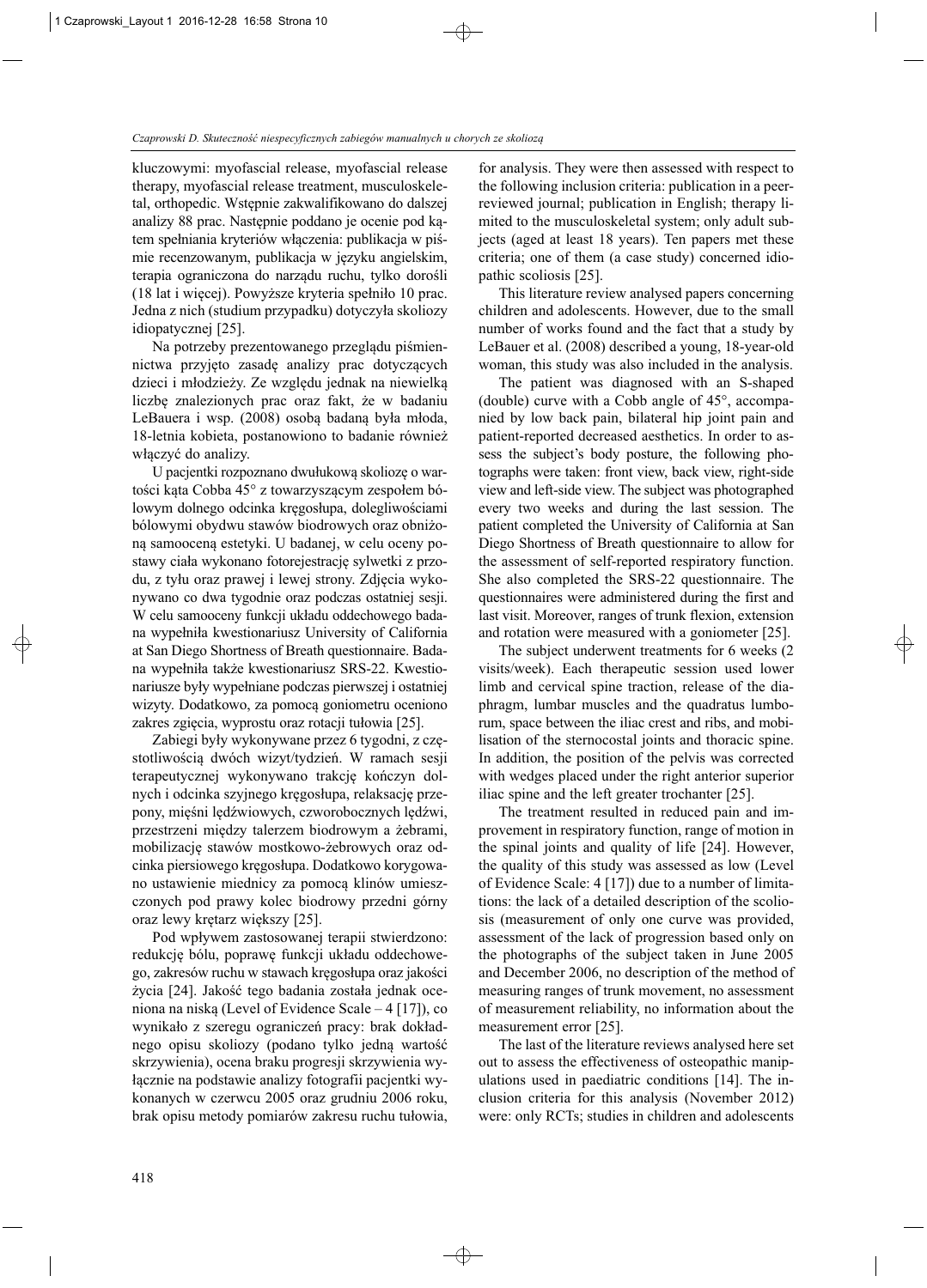brak oceny rzetelności pomiarów, brak wyznaczonego błędu pomiaru [25].

Celem ostatniego z analizowanych przeglądów piśmiennictwa była ocena efektywności manipulacji osteopatycznych stosowanych w przebiegu schorzeń wieku dziecięcego [14]. Kryteria włączenia do tej analizy (listopad, 2012 rok) były następujące: wyłącznie RCT, badania obejmujące dzieci i młodzież w wieku równym lub poniżej 18 roku życia, bez ograniczeń co do płci, daty publikacji, języka publikacji, nie wyłączano badań oceniających manipulacje osteopatyczne w połączeniu z innymi metodami leczenia. Wyłączano badania niekontrolowane i nierandomizowane oraz badania analizujące zabiegi chiropraktyczne. Na potrzeby analizy dokonano przeglądu następujących baz: AMED (EBSCO), Cumulative Index to Nursing and Allied Health Literature (EBSCO), EMBASE, Medline, OSTMED.DR, PsycINFO, Cochrane Library, ISI Web of Knowledge, Osteopathic Research Web, PEDro, Rehabdata. Autorzy poddali ocenie 19059 prac, z czego17 spełniło kryteria włączenia.

Jedno z tych badań dotyczyło skoliozy idiopatycznej [26]. Hasler i wsp. (2010) analizowali wpływ manipulacji osteopatycznej na morfologię tułowia oraz gibkość kręgosłupa u 20 osób z SI. Dziesięć osób poddanych zostało zabiegom wykonywanym 3 razy na tydzień przez 5 tygodni (wiek 15-18 lat, śr. 16,5, kąt Cobba 20-40°, śr. 27,1°). Zabiegi były przeprowadzone przez dyplomowanych osteopatów i polegały na wykonaniu manipulacji wisceralnych i ciemieniowych oraz edukacji pacjenta. Pozostałe osoby stanowiły grupę kontrolną (wiek 12-18 lat, śr. 14,7, kąt Cobba 22-40°, śr. 31,5°).

Autorzy nie stwierdzili istotnych różnic między grupami w zakresie morfologii tułowia oraz gibkości kręgosłupa, co wskazuje na brak skuteczności manipulacji osteopatycznych w leczeniu chorych ze skoliozą idiopatyczną. Ograniczeniami tego badania była mała liczebność badanych oraz brak grupy kontrolnej z inną metodą leczenia (brak możliwości wy kluczenia efektu placebo) [26].

# **Analiza 2**

Wynik analizy publikacji naukowych zawartych w bazie PubMed/Medline był dla poszczególnych zestawień słów kluczowych następujący:

- (1) idiopathic scoliosis and manual therapy  $-35/0$ (liczba znalezionych prac/liczba prac spełniających kryteria włączenia i wyłączenia),
- (2) scoliosis and manual therapy 95/0,
- (3) scoliosis and soft tissue techniques  $-55/0$ ,
- (4) scoliosis and massage  $-31/0$ ,

aged  $\leq$ 18 years; no limitations with respect to gender, publication date or language; studies assessing osteopathic manipulations combined with other treatment methods were not excluded. Uncontrolled and nonrandomised studies and those assessing chiropractic procedures were excluded from the analysis. The following databases were searched: AMED (EBSCO), Cumulative Index to Nursing and Allied Health Lite rature (EBSCO), EMBASE, Medline, OSTMED.DR, PsycINFO, Cochrane Library, ISI Web of Knowledge, Osteopathic Research Web, PEDro, and Rehabdata. The authors assessed a total of 19,059 papers, of which 17 met the inclusion criteria.

One of these studies was devoted to idiopathic scoliosis [26]. Hasler et al. (2010) analysed the effects of osteopathic manipulation on trunk morphology and spine flexibility in 20 subjects with IS. Ten individuals underwent treatments 3 times a week for 5 weeks (age 15-18 years, mean 16.5; Cobb angle 20-40°, mean 27.1°). The procedures were conducted by certified osteopaths and consisted in visceral and pa rietal manipulations and patient education. The other subjects constituted a control group (age 12-18 years, mean 14,7; Cobb angle 22-40°, mean 31.5°).

The authors did not find significant intergroup differences with respect to trunk morphology and spine flexibility, which suggests that osteopathic manipulation is not effective in idiopathic scoliosis. This study was limited by its small number of subjects and the lack of a control group treated with another method (placebo effect could not be ruled out) [26].

#### **Analysis 2**

An analysis of scientific publications available in the PubMed/Medline database returned the following results for each set of key words:

- (1) idiopathic scoliosis and manual therapy  $-35/0$ number of papers found/number of papers meeting the inclusion and exclusion criteria),
- (2) scoliosis and manual therapy 95/0,
- (3) scoliosis and soft tissue techniques  $-55/0$ ,
- (4) scoliosis and massage  $-31/0$ ,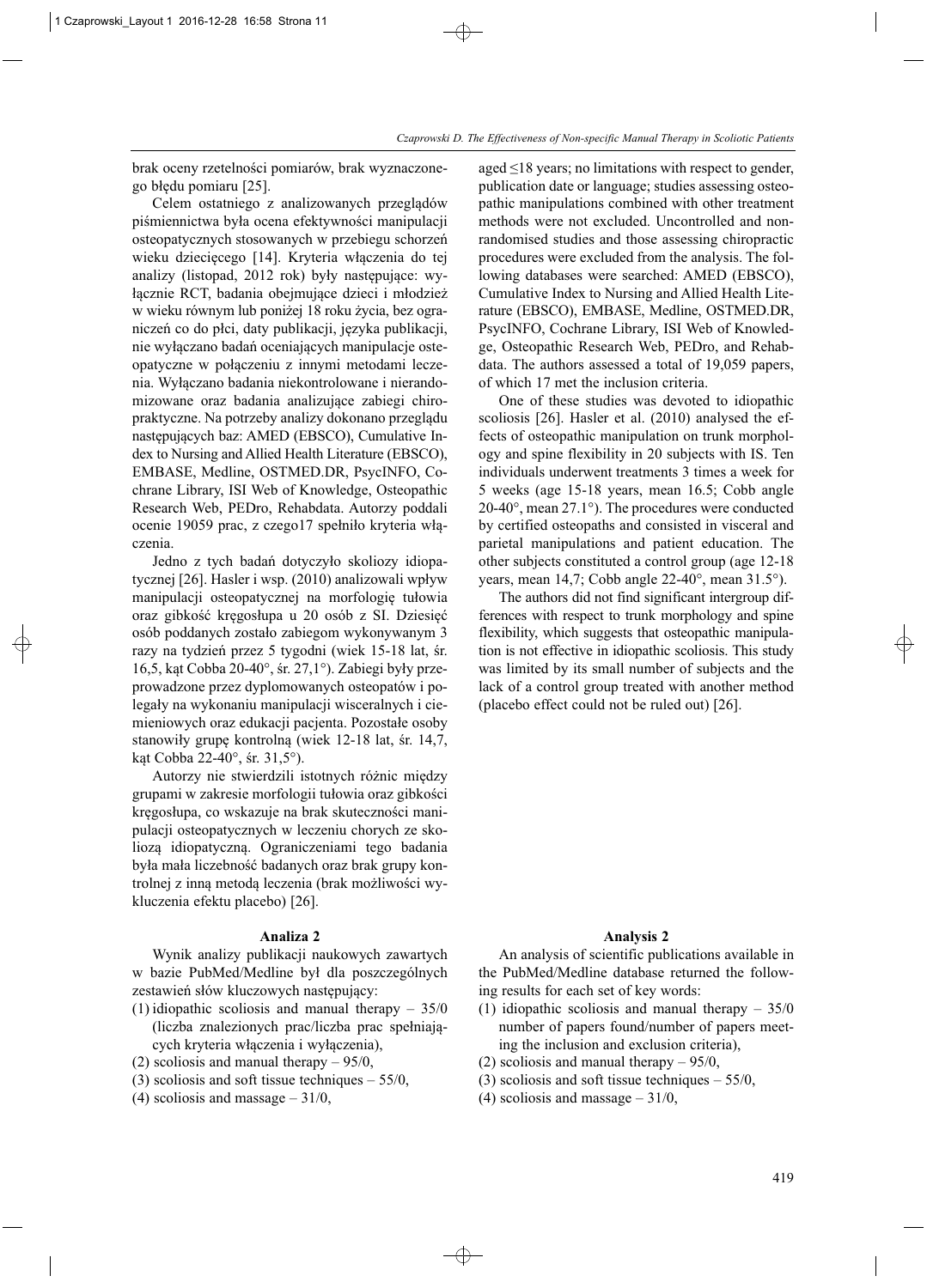- (5) scoliosis and PNF and proprioceptive neuromuscular facilitation  $-0$ .
- (6) scoliosis and Cyriax and Cyriax method and ther $apy - 0$ ,
- (7) scoliosis and Kaltenborn and Kaltenborn method and therapy  $-1/0$ .

#### **DYSKUSJA**

Obecnie coraz większa liczba pacjentów pediatrycznych korzysta z alternatywnej medycyny [27]. Najczęściej stosowane są zabiegi związane z różnymi metodami terapii manualnej, chiropraktyką oraz osteopatią [10,12-14]. Szacuje się, że 11,8% dzieci korzystało z takich zabiegów, szczególnie gdy konwencjonalne leczenie nie dawało efektów [27]. Według 2005 Job Analysis of the National Board of Chi ropractic Examiner (NBCE) 18,2% zabiegów wykonywanych przez chiropraktyków dotyczyło osób w wieku 17 lat i młodszych [28]. Z kolei raport z 2009 roku wskazuje, że 91% szwajcarskich chiropraktyków leczy dzieci i młodzież w wieku 6-17 lat, natomiast 78% leczy dzieci poniżej 5. roku życia [29]. Jed ną z głównych przyczyn wizyt u terapeutów manualnych, osteopatów oraz chiropraktyków są dysfunkcje układu mięśniowo-szkieletowego, w tym deformacje kręgosłupa oraz wady postawy ciała [30,31]. Potwierdzają to badania Millera (2010), który stwierdził, że 35% wizyt u chiropraktyków związana jest z zaburzeniami czynności układu mięśniowo-szkieletowego [32]. Najczęściej stosowanymi zabiegami są ma nipulacje stawów kręgosłupa oraz reedukacja posturalna [30].

Mimo powszechnego stosowania tego typu zabiegów uważa się, że ich wykorzystanie nie jest poparte odpowiednimi dowodami naukowymi [10,17]. Dlatego też celem prezentowanej pracy była ocena wpływu terapii manualnej, chiropraktyki oraz osteopatii na osoby ze skoliozą idiopatyczną.

Analizując znalezione prace można zauważyć, że prezentowane w nich wyniki są często sprzeczne. Część autorów wykazuje bowiem ekstremalną poprawę kąta Cobba pod wpływem zastosowanego leczenia (średnio 17° w ciągu 4-6 tygodni [22]), podczas gdy inni wskazują na brak skuteczności zastosowanej terapii [23]. Kolejne ważne spostrzeżenie to niska jakość prac weryfikujących skuteczność niespecyficznych metod terapeutycznych. Dotyczy to zarówno prac wskazujących na dużą ich skuteczność, jak i prezentujących brak wpływu niespecyficznych zabiegów manualnych. W związku z powyższym na chwilę obecną nie można w sposób rzetelny zweryfikować ich rzeczywistego wpływu na parametry kliniczne i radiologiczne skoliozy idiopatycznej oraz jej

- (5) scoliosis and PNF and proprioceptive neuromuscular facilitation  $-0$ ,
- (6) scoliosis and Cyriax and Cyriax method and ther $apy - 0$ ,
- (7) scoliosis and Kaltenborn and Kaltenborn method and therapy  $-1/0$ .

#### **DISCUSSION**

Nowadays, increasing numbers of paediatric patients use alternative medicine solutions [27]. The most common procedures are associated with various manual therapy methods, chiropractic and osteopathy [10,12-14]. An estimated 11.8% of children have used such treatments, particularly if their conventional therapy was unsuccessful [27]. According to the 2005 Job Analysis of the National Board of Chiropractic Examiner (NBCE), 18.2% of procedures conducted by chiropractors were performed in patients aged 17 years and younger [28]. In turn, a report of 2009 indicates that 91% of Swiss chiropractors treat paediatric patients aged 6-17 years while 78% treat children below the age of  $5$  [29]. The main reasons why patients visit manual therapists, osteopaths and chiropractors are musculoskeletal dysfunctions, including spinal deformities and postural defects [30,31]. This was confirmed by Miller (2010), who found that 35% of visits to chiropractors are associated with musculoskeletal disorders [32]. The most common procedures are manipulations of spinal joints and postural re-education [30].

Despite their common use, these procedures are thought to be unsupported by appropriate scientific evidence [10,17]. Consequently, the aim of the present study was to assess the effects of manual therapy, chiropractic and osteopathy on patients with idiopathic scoliosis.

An analysis of the papers found for the purpose of this study shows that they often present contradictory outcomes. Some authors report extreme Cobb angle improvements as a result of the treatment (on average 17° during 4-6 weeks [22]) while others conclude it is ineffective [23]. Another important finding was the low quality of the papers verifying the efficacy of non-specific therapeutic methods. This was true both in the case of papers describing high efficacy of these methods and those claiming the lack of effects of non-specific manual therapies. Consequently, currently it is impossible to reliably verify the actual influence of these methods on clinical and radiographic parameters of idiopathic scoliosis and other consequences of the condition, such as circulatory and respiratory function, pain reduction, improved aesthetics or quality of life. The low quality of papers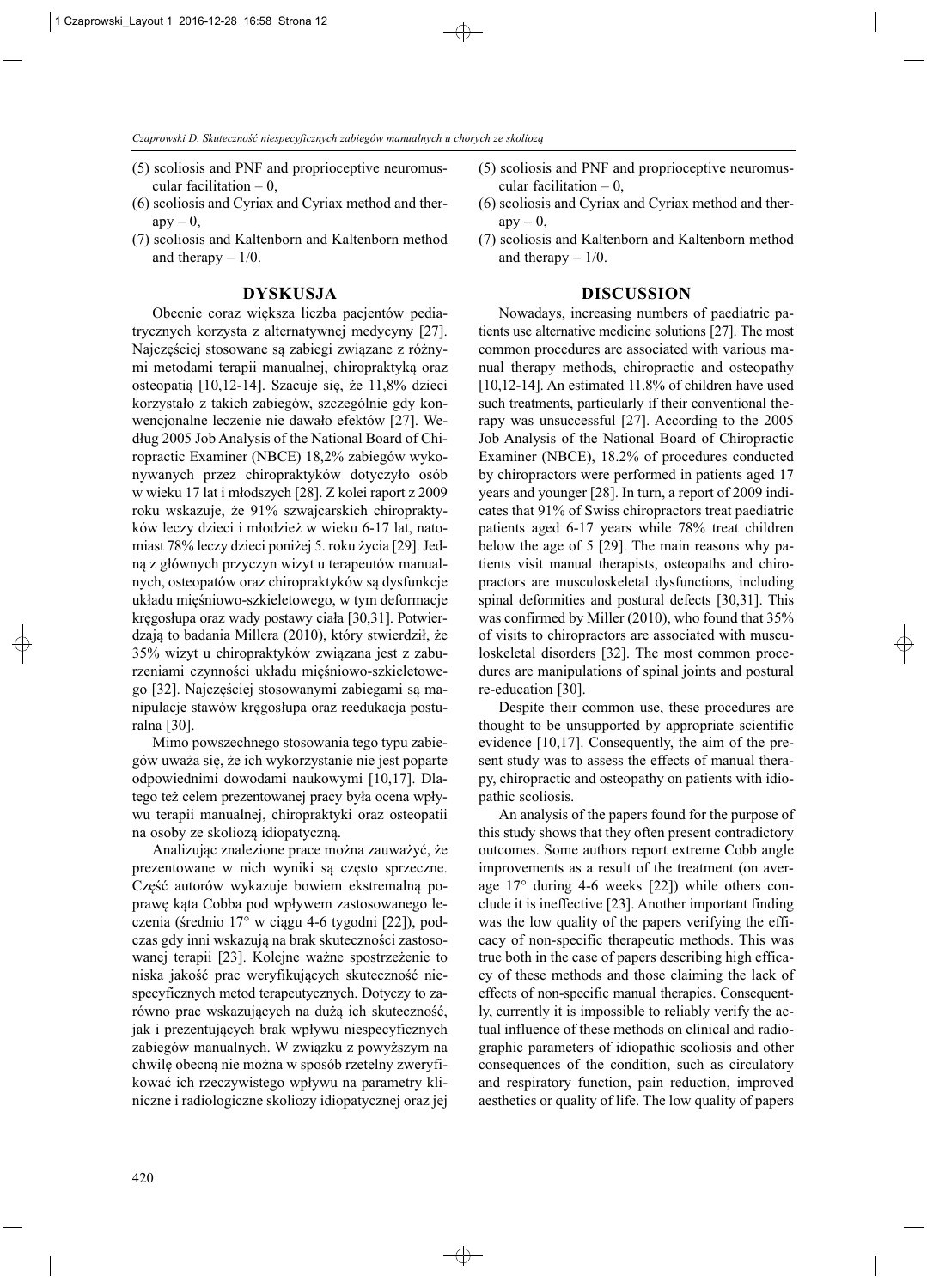inne konsekwencje np. funkcję układu krążeniowooddechowego, zmniejszenie dolegliwości bólowych, poprawę estetyki czy też jakości życia. Niską jakość prac weryfikujących skuteczność leczenia zachowawczego SI podkreślają także Płaszewski i Bettany-Sal tikov (2014). W odróżnieniu od prezentowanej pracy, autorzy ci analizowali jednak nie tylko niespecyficzne zabiegi manualne, ale także leczenie gorsetowe, specyficzną fizjoterapię czy też kombinację tych metod [17].

Należy również podkreślić, że przeprowadzona analiza pozwoliła na znalezienie niewielkiej liczby badań oceniających wpływ niespecyficznej fizjoterapii na chorych z SI. Świadczyć o tym może spełnienie przyjętych kryteriów jedynie przez sześć przeglądów piśmiennictwa, w których znajdowały się pojedyncze prace dotyczące tego zagadnienia. Także prze prowadzone na potrzeby prezentowanej pracy poszukiwania nie pozwoliły na znalezienie żadnej pracy spełniającej przyjęte kryteria. Warto jednak zaznaczyć, że z niniejszej analizy wyłączano przeglądy piś miennictwa oraz badania, które dotyczyły leczenia gorsetowego oraz specyficznych dla skolioz metod fizjoterapeutycznych. Wynikało to z faktu dobrego udokumentowania tych rodzajów leczenia oraz wielu przeglądów piśmiennictwa, które w ostatnim czasie dotyczyły tej tematyki [17,33-38].

Być może jednak niewielka liczba prac analizujących skuteczność niespecyficznych zabiegów manualnych wynika z trudności metodologicznych w zaprojektowaniu i przeprowadzeniu takiego badania. Według Kidda (2009) trudno jest rzetelnie ocenić skuteczność terapii manualnej, chiropraktyki czy osteopatii, ponieważ wymagają one interakcji ze strony pacjenta. Uważa się także, że o ich skuteczności w dużej mierze decydują umiejętności klinicysty oraz jego zdolność odczuwania zmian w tkankach pacjenta. Wpływ na efekt leczenia może mieć również reaktywność pacjenta na dotyk. Dlatego też poziom zewnętrznej rzetelności takich technik jest niski, a ich subiektywizm ogranicza możliwość ich rzetelnego zweryfikowania [39]. Potwierdzają to LeBauer i wsp. (2008), którzy podkreślają, że przeprowadzenie takich badań jest trudne ze względu na subiektywizm stosowanych technik.

Kolejna trudność może wynikać z wymagań stawianych badaniom o odpowiedniej jakości [1,25,40]. Przede wszystkim do badania należy włączać dzieci niedojrzałe kostnie (test Rissera 0-2). Leczenie po winno być także prowadzone w oparciu o możliwie małą liczbę technik terapeutycznych tak, aby można było rzetelnie ocenić ich wpływ na narząd ruchu. Terapia powinna być również prowadzona w oparciu o wystandaryzowany program terapeutyczny, aż do uzyskania dojrzałości kostnej. Po 6-24. miesiącach od zakończenia leczenia powinno zostać przeprowaverifying the efficacy of conservative treatment of IS was also stressed by Płaszewski and Bettany-Saltikov (2014). Unlike the present paper, their work analysed not only non-specific manual procedures, but also bracing, specific physiotherapy or combinations of these methods [17].

It should also be stressed that this analysis allowed for finding a small number of studies assessing the effects of non-specific therapy in IS, as shown by the fact that only six systematic reviews met the pre-spe cified criteria, including only single papers devoted to this issue. What is more, the search conducted for the purpose of this study did not yield a single paper meeting the pre-specified criteria. However, it needs to be emphasised that this analysis excluded systematic reviews and studies on bracing and scoliosis-specific physiotherapy. This was done due to the fact that these types of treatment are well-documented and numerous literature reviews from this field have recently been published [17,33-38].

The low number of papers analysing the efficacy of non-specific manual treatments may result from methodological difficulties associated with designing and conducting such a study. According to Kidd (2009), reliable assessment of the efficacy of manual therapy, chiropractic or osteopathy is difficult as the methods require patient interaction. Moreover, it is believed that their efficacy largely depends on the clinician's abilities and capability of feeling changes in the patient's tissues. Treatment outcomes may also be influenced by the patient's responsiveness to touch. Consequently, the level of external reliability of such techniques is low and their subjective character limits the possibility of their reliable verification [39]. This is confirmed by LeBauer et al. (2008), who emphasize that conducting such studies is difficult since these techniques are subjective.

Another difficulty may result from the requirements that need to be fulfilled by the studies of appropriate quality [1,25,40]. First of all, such a study should enrol children who did not reach skeletal maturity yet (Risser sign 0-2). Moreover, the treatment should be based on a small number of therapeutic techniques so that their effects on the musculoskeletal system can be reliably assessed. In addition, the treatment should follow a standardised therapeutic programme until skeletal maturity is reached. At 6-24 months after treatment completion, patients should undergo a follow-up examination. Such studies should also be randomised and include a control group [1, 25,40]. Designing and conducting such a study is difficult; nevertheless, as shown by the pilot study by Rowe et al. (2006), it is possible.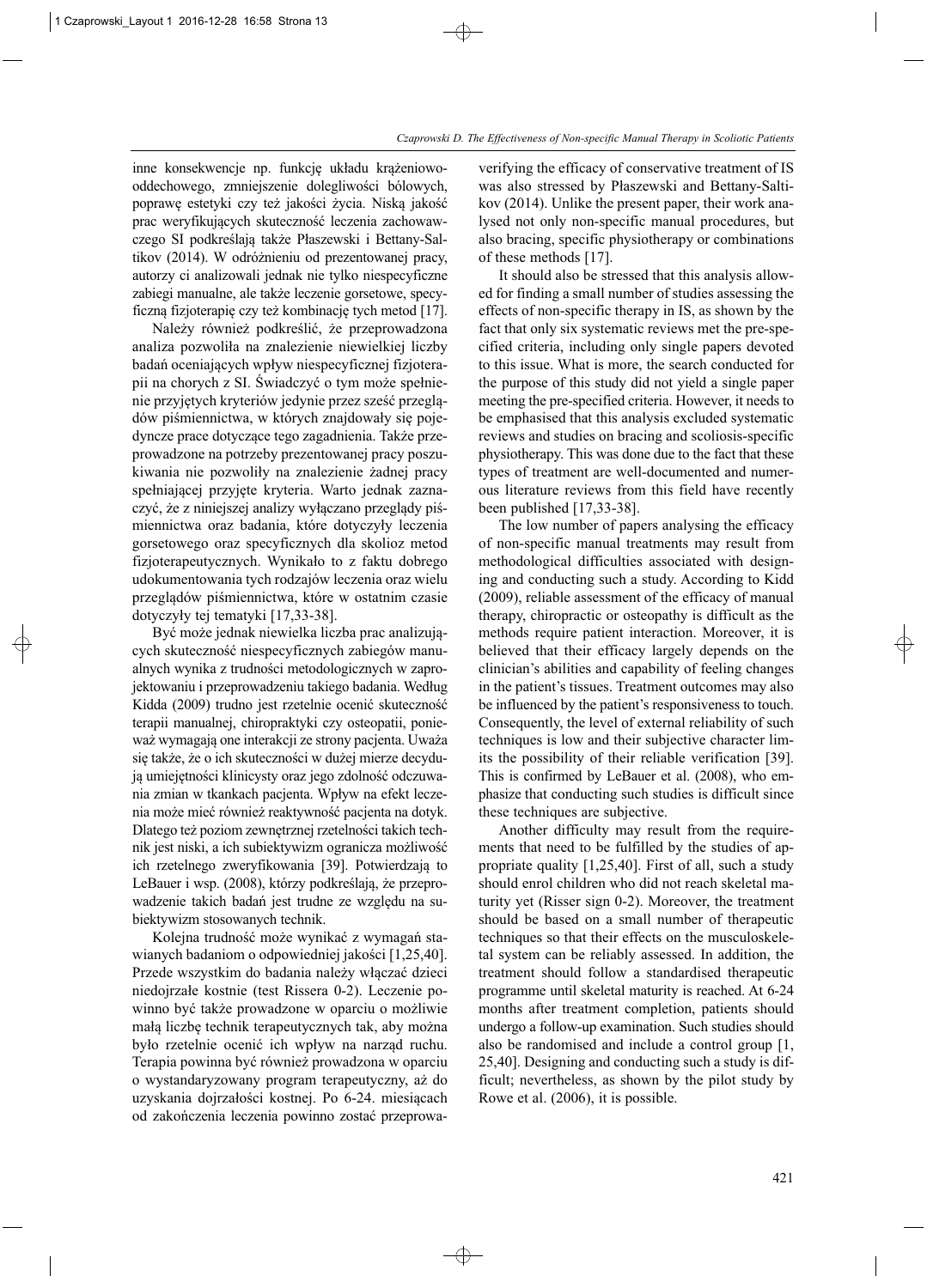dzone badanie kontrolne (ang. follow-up). Ponadto, badania takie powinny mieć charakter badań randomizowanych z grupą kontrolną [1,25,40]. Zaprojekto wanie takiego badania i jego realizacja jest trudne, niemniej jednak, jak wskazują badania pilotażowe Rowe i wsp. (2006), możliwe.

Trudności w przeprowadzeniu takich badań nie powinny jednak zwalniać z prób ich przeprowadzania. Obowiązkiem klinicysty jest bowiem wybór technik i metod terapeutycznych w oparciu o dowody płynące z badań o odpowiednio wysokiej jakości (np. RCT). Szczególnie ma to znaczenie w sytuacji coraz bardziej świadomej oceny pacjentów i ich opiekunów co do ryzyka, korzyści, skuteczności i bezpieczeństwa leczenia [20]. Dlatego też konieczne jest prowadzenie dalszych badań, aby ocenić rzeczywistą przydatność niespecyficznych zabiegów manualnych w leczeniu chorych z SI.

Naukowa weryfikacja skuteczności fizjoterapii jest tym bardziej istotna, że opinie na temat zasadności jej wykorzystania u osób ze skoliozą idiopatyczną są sprzeczne. Towarzystwo SOSORT, bazując na analizie dowodów naukowych, rekomenduje jej stosowanie w oparciu o tzw. specyficzne dla skolioz metody fizjoterapeutyczne – PSSE [1,2,5]. Jednak część autorów neguje zasadność stosowania fizjoterapii wskazując na brak dowodów na jej skuteczność [1,5]. Negatywne opinie mogą jednak wynikać z braku różnicowania fizjoterapii specyficznej dla skolioz, która spełnia odpowiednie, przedstawione we wstępie kryteria, od zabiegów niespecyficznych.

Prezentowana praca wykazała brak dowodów zarówno wspierających, jak i negujących skuteczność niespecyficznych zabiegów manualnych w leczeniu osób z SI. Spostrzeżenia te są zgodne z ustaleniami Towa rzystwa SOSORT, które, opracowując swoje rekomenda cje, zweryfikowało na podstawie publikacji naukowych stosowane obecnie formy ćwiczeń [1]. Analiza ta wykazała, że takie formy terapii jak: ćwiczenia ogólnousprawniające, manipulacje, mobilizacje, redresje, pilates czy joga nie mają potwierdzonej, w oparciu o odpowiednie jakościowo badania naukowe, skuteczności w terapii dzieci i młodzieży ze skoliozą idiopatyczną [1,2, 5]. W związku z powyższym, do momentu zweryfikowania rzeczywistej skuteczności niespecyficznych zabiegów manualnych nie należy ich rekomendować w leczeniu osób ze skoliozą idiopatyczną.

# **WNIOSKI**

1. Do tej pory ukazało się niewiele prac weryfikujących skuteczność terapii manualnej, chiropraktyki oraz osteopatii w leczeniu osób ze skoliozą idiopatyczną.

However, difficulties encountered during research should not in any case be the reason for not conducting such studies as clinicians have a duty to select therapeutic techniques and methods based on evidence from good quality research (e.g. RCTs). This is particularly important in a situation when patients and their caregivers start to be more aware of the risks, benefits, efficacy and safety of the treatment [20]. Consequently, it is necessary to conduct further studies to assess the actual usefulness of non-specific manual therapy in the treatment of IS.

Scientific verification of physiotherapy is all the more important as the opinions on its usefulness in the treatment of idiopathic scoliosis are contradictory. Based on an analysis of scientific evidence, the SOSORT recommends its use in the form of so-called scoliosis-specific physiotherapeutic methods (PSSE) [1,2,5]. However, some authors oppose the use of physiotherapy, pointing out that there is no evidence to support its efficacy [1,5]. However, the negative opinions may stem from the lack of differentiation between scoliosis-specific physiotherapy, which meets the appropriate criteria, and non-specific treatments.

This study showed no evidence which would either confirm or negate the efficacy of non-specific manual treatments in patients with IS. These observations coincide with findings of the SOSORT, which verified the currently used forms of exercise based on scientific studies before it prepared its recommendations [1]. The analysis showed that the efficacy of such forms of therapy as general keep-fit exercises, manipulations, mobilisations, passive stretching, Pilates or yoga in the treatment of children and adolescents with idiopathic scoliosis has not been confirmed in high-quality scientific studies [1,2,5]. Consequently, until the actual efficacy of non-specific manual treatments is verified, they should not be recommended in the treatment of idiopathic scoliosis.

# **CONCLUSIONS**

1. Few papers verifying the efficacy of manual therapy, chiropractic and osteopathy in the treatment of idiopathic scoliosis have been published to date.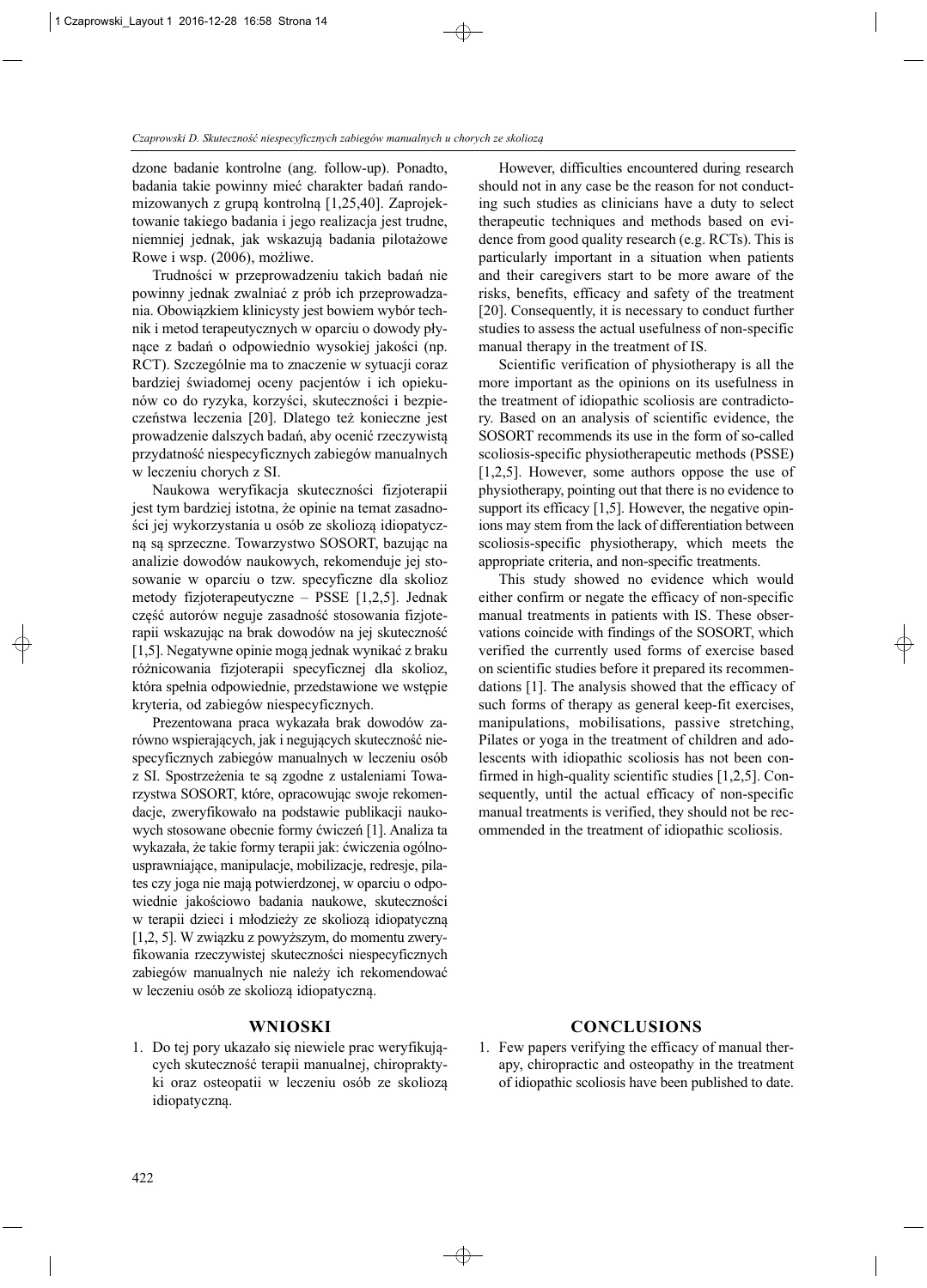- 2. Większość badań to badania eksperymentalne o niskim poziomie metodologicznym lub obserwacyjne studia przypadku.
- 3. Nie można obecnie w sposób rzetelny ocenić skuteczności niespecyficznych zabiegów manualnych stosowanych w leczeniu chorych ze skoliozą idio patyczną.
- 4. Konieczne jest prowadzenie dalszych badań o odpowiedniej jakości metodologicznej (badania prospektywne, randomizowane, kontrolowane), aby w sposób właściwy ocenić przydatność niespecyficznych zabiegów manualnych w leczeniu chorych ze skoliozą idiopatyczną.
- 2. The majority are experimental studies with poor methodology or observational case studies.
- 3. At present, the efficacy of non-specific manual therapy in the treatment of patients with idiopathic scoliosis cannot be reliably evaluated.
- 4. It is necessary to conduct further research based on appropriate methods (prospective, randomised, controlled studies) in order to reliably assess the usefulness of non-specific manual therapy in the treatment of idiopathic scoliosis.

# **PIŚMIENNICTWO / REFERENCES**

- 1. Negrini S, Aulisa AG, Aulisa L, et al. 2011 SOSORT guidelines: Orthopaedic and Rehabilitation treatment of idiopathic scoliosis during growth. Scoliosis 2012; 7: 3.
- 2. Kotwicki T, Durmala J, Czaprowski D, e al. Conservative management of idiopathic scoliosis guidelines based on SOSORT 2006 Consensus. Ortop Traumatol Rehabil 2009; 11(5): 379-95.
- 3. Grivas TB, Burwell GR, Vasiliadis ES, Webb JK. A segmental radiological study of the spine and rib-cage in children with progressive Infantile Idiopathic Scoliosis. Scoliosis 2006; 1: 17.
- 4. Negrini S, Grivas TB, Kotwicki T, Maruyama T, Rigo M, Weiss HR. Why do we treat adolescent idiopathic scoliosis? What we want to obtain and to avoid for our patients. SOSORT 2005 Consensus paper. Scoliosis 2006; 1: 4.
- 5. Czaprowski D, Kotwicki T, Durmała J, Stoliński Ł. Fizjoterapia w leczeniu młodzieńczej skoliozy idiopatycznej aktualne rekomendacje oparte o zalecenia SOSORT 2011 (Society on Scoliosis Orthopaedic and Rehabilitation Treatment). Post Rehabil 2014; 1: 23-9.
- 6. Bettany-Saltikov J, Parent E, Romano M, Villagrasa M, Negrini S. Physiotherapeutic scoliosis-specific exercises for adolescents with idiopathic scoliosis. Eur J Phys Rehabil Med 2014; 50: 111-21.
- 7. Weiss HR, Negrini S, Hawes M, et al. Physical exercises in the treatment of idiopathic scoliosis at risk of brace treatment – SOSORT Consensus paper 2005. Scoliosis 2006; 1: 6.
- 8. Czaprowski D. Rola i miejsce fizjoterapii w procesie leczenia dzieci i młodzieży ze skoliozą idiopatyczną cz. I. Medical Tribune 2013; 2: 28-9.
- 9. Kotwicki T, Chowanska J, Kinel E, Czaprowski D, Tomaszewski M, Janusz P. Optimal management of idiopathic scoliosis in adolescence. Adolesc Health Med Ther 2013; 4: 59-73.
- 10. Romano M, Negrini S. Manual therapy as a conservative treatment for adolescent idiopathic scoliosis. Scoliosis 2008; 3: 2.
- 11. Horne JP, Flannery R, Usman S. Adolescent idiopathic scoliosis: diagnostics and management. Am Fam Physician 2014; 89: 193-8.
- 12. McKenney K, Sinclair Elder A, Elder C, Hutchins A. Myofascial release as a treatment for orthopaedic conditions: a systematic review. J Athl Training 2013; 48: 522-7.
- 13. Gleberzon BJ, Arts J, Mei A, McManus EL. The use of spinal manipulative therapy for pediatric health conditions: a systematic review of the literature. J Can Chiropr Assoc 2012; 56: 128-41.
- 14. Posadzki P, Lee MS, Ernst E. Osteopathic manipulative treatment for pediatric conditions: a systematic review. Pediatrics 2013; 132: 140-52.
- 15. Saccucci M, Tettamanti L, Mummolo S, Polimeni A, Festa F, Tecco S. Scoliosis and dental occlusion: a review of the literature. Scoliosis 2011; 6: 5.
- 16. Zarzycka M, Rozek K, Zarzycki M. Alternative methods of conservative treatment of idiopathic scoliosis. Ortop Traumatol Rehabil 2009; 11(5): 396-412.
- 17. Płaszewski M, Bettany-Saltikov J. Non-Surgical Interventions for Adolescents with Idiopathic Scoliosis: An Overview of Systematic Reviews. PLoS ONE 2014; 9(10): e110254.
- 18. Jean D, Cyr C. Use of complementary and alternative medicine in a general pediatric clinic. Pediatrics 2007; 120(1): e138-41.
- 19. Gotlib A, Rupert R. Assessing the evidence for the use of chiropractic manipulation in pediatric health conditions a systematic review. Pediatr Child Health 2005; 10(3): 157-61.
- 20. Gotlib A, Rupert R. Chiropractic manipulation in pediatric health conditions an updated systematic review. Chiropr Osteopat 2008; 16: 11.
- 21. Rowe DE, Feise RJ, Crowther ER, et al. Chiropractic manipulation in adolescent idiopathic scoliosis: a pilot study. Chiropr Osteopat 2006; 14: 15.
- 22. Morningstar MW, Woggon D, Lawrence G. Scoliosis treatment using a combination of manipulative and rehabilitative therapy: a retrospective case series. BMC Musculoskelet Disord 2004; 5: 32.
- 23. Lantz CA, Chen J. Effect of chiropractic intervention on small scoliotic curves in younger subjects: a time-series cohort design. J Manipulative Physiol Ther 2001; 24: 385-93.